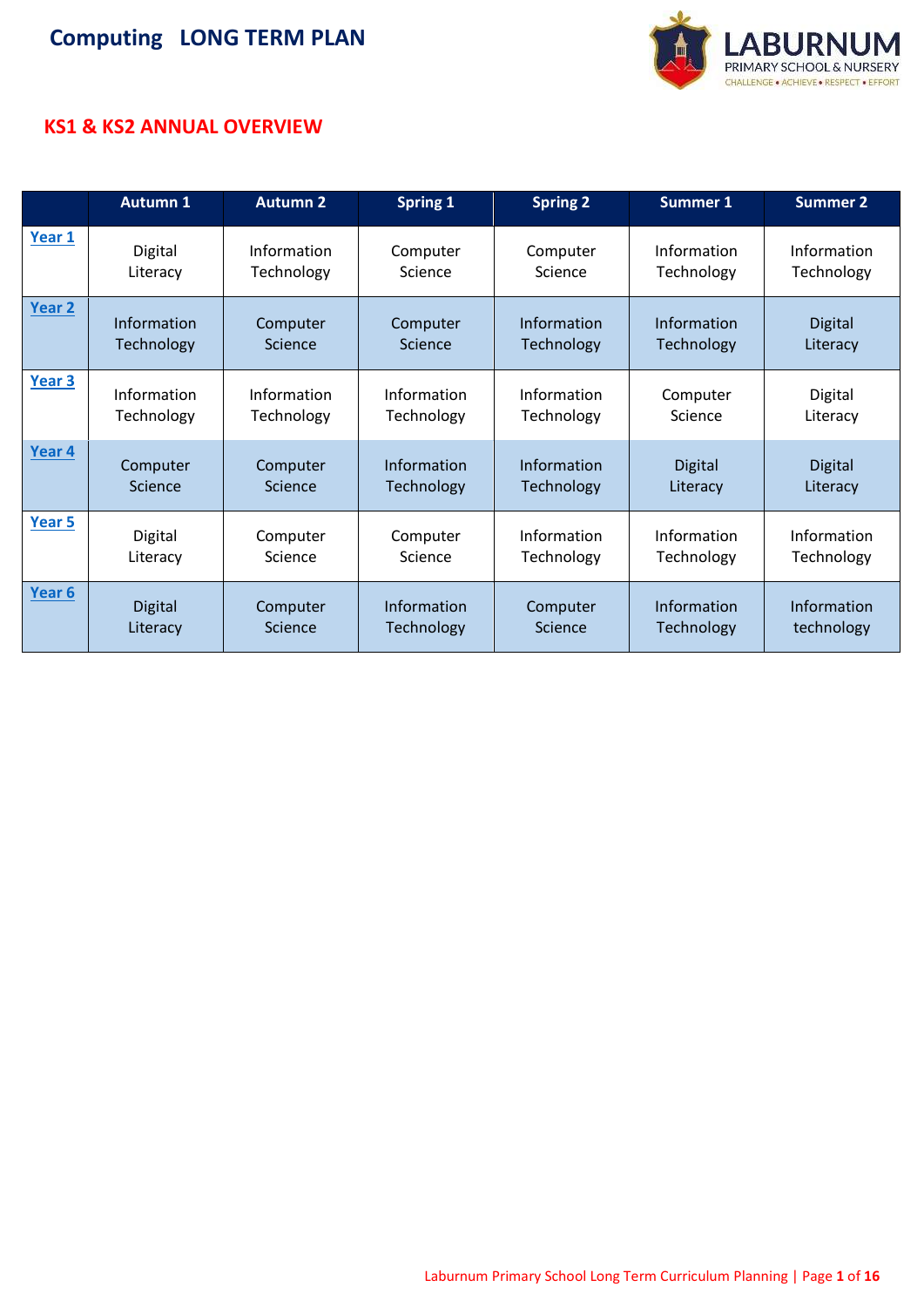

<span id="page-1-0"></span>

|                                                                                                                              | $E \sim$ Safety                                                                                                                                                | <b>Knowledge &amp; Key Questions</b>                                                          | <b>Specific Resources</b>                                                          |  |  |  |
|------------------------------------------------------------------------------------------------------------------------------|----------------------------------------------------------------------------------------------------------------------------------------------------------------|-----------------------------------------------------------------------------------------------|------------------------------------------------------------------------------------|--|--|--|
| E-Safety:                                                                                                                    |                                                                                                                                                                |                                                                                               |                                                                                    |  |  |  |
| E-Safety should be throughout each term. This can be done when different apps or programs are used and looking at the safety |                                                                                                                                                                |                                                                                               |                                                                                    |  |  |  |
| implications, or as part of a standalone lesson. These sites are useful and please let me know of others you find:           |                                                                                                                                                                |                                                                                               |                                                                                    |  |  |  |
| $\bullet$                                                                                                                    | Childnet                                                                                                                                                       |                                                                                               |                                                                                    |  |  |  |
| $\bullet$                                                                                                                    | Think U Know                                                                                                                                                   |                                                                                               |                                                                                    |  |  |  |
| $\bullet$                                                                                                                    | <b>Scarf PSHCE</b>                                                                                                                                             |                                                                                               |                                                                                    |  |  |  |
|                                                                                                                              |                                                                                                                                                                |                                                                                               |                                                                                    |  |  |  |
| Autumn 1                                                                                                                     |                                                                                                                                                                | <b>Digital literacy:</b>                                                                      | <b>u</b> Ipads                                                                     |  |  |  |
|                                                                                                                              |                                                                                                                                                                | Recognise common uses of information<br>technology beyond school.                             | $\blacksquare$ Camera                                                              |  |  |  |
|                                                                                                                              |                                                                                                                                                                |                                                                                               |                                                                                    |  |  |  |
|                                                                                                                              |                                                                                                                                                                | <b>Target Tracker: Computers</b>                                                              |                                                                                    |  |  |  |
|                                                                                                                              |                                                                                                                                                                | To recognise how I use technology in my home<br>and at school.                                |                                                                                    |  |  |  |
|                                                                                                                              |                                                                                                                                                                |                                                                                               |                                                                                    |  |  |  |
|                                                                                                                              |                                                                                                                                                                | • Children will edit photos, add borders.                                                     |                                                                                    |  |  |  |
|                                                                                                                              |                                                                                                                                                                | Use photos they have taken to tell a story.                                                   |                                                                                    |  |  |  |
| <b>Autumn 2</b>                                                                                                              |                                                                                                                                                                | <b>Information technology:</b><br>Use technology purposefully to create, organise,            | • 2 create a picture<br>$\blacksquare$ Twinkl $\sim$ Painting                      |  |  |  |
|                                                                                                                              |                                                                                                                                                                | store, manipulate and retrieve digital content.                                               | www.twinkl.co.uk/resources/planit-computing-primary-                               |  |  |  |
|                                                                                                                              |                                                                                                                                                                |                                                                                               | teaching-resources/planit-computing-primary-teaching-                              |  |  |  |
|                                                                                                                              |                                                                                                                                                                | <b>Target Tracker:</b>                                                                        | resources-y1/planit-computing-primary-teaching-resources-y1-                       |  |  |  |
|                                                                                                                              |                                                                                                                                                                | Use technology purposefully to create digital<br>content.                                     | painting                                                                           |  |  |  |
|                                                                                                                              |                                                                                                                                                                |                                                                                               |                                                                                    |  |  |  |
|                                                                                                                              |                                                                                                                                                                | " using technology purposefully to create;                                                    |                                                                                    |  |  |  |
|                                                                                                                              |                                                                                                                                                                | " use programme tools to paint with different<br>colours, use different brushes and to create |                                                                                    |  |  |  |
|                                                                                                                              |                                                                                                                                                                | shapes and fill areas.                                                                        |                                                                                    |  |  |  |
| Spring 1                                                                                                                     | keeping personal information private; identify where to go for help and support when<br>about content or contact on the internet or other online technologies. | <b>Computer science:</b>                                                                      | $\blacksquare$ Links in with Literacy $\sim$ instructions                          |  |  |  |
|                                                                                                                              |                                                                                                                                                                | Understand what algorithms are; how they are                                                  | • Beebots                                                                          |  |  |  |
|                                                                                                                              |                                                                                                                                                                | implemented as programs on digital devices; and                                               | $\blacksquare$ Twinkl $\sim$ Programming toys                                      |  |  |  |
|                                                                                                                              |                                                                                                                                                                | that programs execute by following precise and                                                | www.twinkl.co.uk/resources/planit-computing-primary-                               |  |  |  |
|                                                                                                                              |                                                                                                                                                                | unambiguous instructions.                                                                     | teaching-resources/planit-computing-primary-teaching-                              |  |  |  |
|                                                                                                                              |                                                                                                                                                                | <b>Target Tracker: Coding</b>                                                                 | resources-y1/planit-computing-primary-teaching-resources-y1-<br>programming-toys   |  |  |  |
|                                                                                                                              |                                                                                                                                                                | To explain that an algorithm is a step by step set                                            |                                                                                    |  |  |  |
|                                                                                                                              | or other online technologies                                                                                                                                   | of instructions.                                                                              |                                                                                    |  |  |  |
|                                                                                                                              |                                                                                                                                                                | algorithms and what they are;                                                                 |                                                                                    |  |  |  |
|                                                                                                                              |                                                                                                                                                                | • how algorithms are implemented as programs                                                  |                                                                                    |  |  |  |
|                                                                                                                              | $\mathsf{v}$                                                                                                                                                   | on digital devices;                                                                           |                                                                                    |  |  |  |
|                                                                                                                              |                                                                                                                                                                | programmes and how to execute by following<br>precise and unambiguous instructions.           |                                                                                    |  |  |  |
| <b>Spring 2</b>                                                                                                              | go for help and concern<br>contact on the internet                                                                                                             | <b>Computer science:</b>                                                                      | <b>Beebots</b>                                                                     |  |  |  |
|                                                                                                                              |                                                                                                                                                                | Create and debug simple programs                                                              | ■ Twinkl ~ Programming                                                             |  |  |  |
|                                                                                                                              |                                                                                                                                                                | Use logical reasoning to predict the behaviour of                                             | www.twinkl.co.uk/resources/planit-computing-primary-                               |  |  |  |
|                                                                                                                              |                                                                                                                                                                | simple programs.                                                                              | teaching-resources/planit-computing-primary-teaching-                              |  |  |  |
|                                                                                                                              |                                                                                                                                                                | <b>Target Tracker: Coding</b>                                                                 | resources-y1/planit-computing-primary-teaching-resources-y1-<br>writing-algorithms |  |  |  |
|                                                                                                                              |                                                                                                                                                                | To predict the behaviour of a programmed toy.                                                 |                                                                                    |  |  |  |
|                                                                                                                              | $\mathsf{c}$                                                                                                                                                   | Building upon Spring 1 knowledge                                                              |                                                                                    |  |  |  |
|                                                                                                                              |                                                                                                                                                                | using logical reasoning to predict the                                                        |                                                                                    |  |  |  |
|                                                                                                                              |                                                                                                                                                                | behaviour of simple programs;                                                                 |                                                                                    |  |  |  |
|                                                                                                                              |                                                                                                                                                                | • debugging promagraames;                                                                     |                                                                                    |  |  |  |
|                                                                                                                              |                                                                                                                                                                | ScratchJr - new project; add new characters                                                   |                                                                                    |  |  |  |
|                                                                                                                              |                                                                                                                                                                | and backgrounds; use blocks for movement in<br>different directions; create short sets of     |                                                                                    |  |  |  |
|                                                                                                                              |                                                                                                                                                                | sequenced instructions.                                                                       |                                                                                    |  |  |  |
| Summer 1                                                                                                                     | National Curriculum: use technology safely and respectfully,<br>concerns about content or<br>Target Tracker: Understand where                                  | <b>Information technology:</b>                                                                | $\blacksquare$ Twinkl ~ Word Processing Skills                                     |  |  |  |
|                                                                                                                              |                                                                                                                                                                | Use technology purposefully to create, organise,                                              | www.twinkl.co.uk/resources/planit-computing-primary-                               |  |  |  |
|                                                                                                                              | they have                                                                                                                                                      | store, manipulate and retrieve digital content.                                               | teaching-resources/planit-computing-primary-teaching-                              |  |  |  |
|                                                                                                                              |                                                                                                                                                                | <b>Target Tracker: using computer</b>                                                         | resources-y1/planit-computing-primary-teaching-                                    |  |  |  |
|                                                                                                                              |                                                                                                                                                                |                                                                                               | resources-y1-word-processing-skills                                                |  |  |  |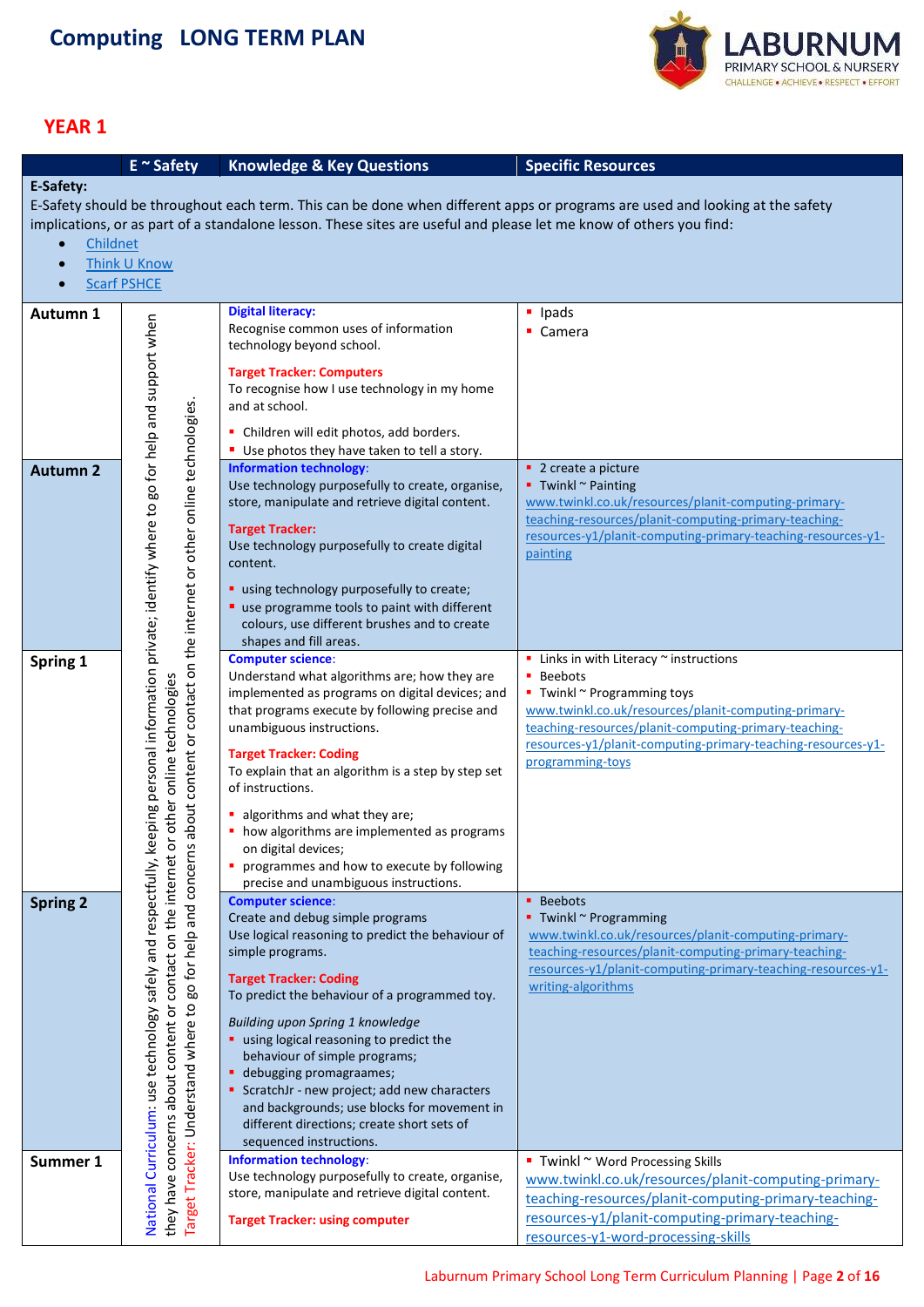

|          | To use technology purposefully to create digital<br>content.<br>• to use a program to create a simple document<br>• type with two hands;<br>use shift, space and enter correctly;<br>use undo and redo;<br>· make text bold, italic or underline;<br>· edit text using backspace, delete and the<br>arrow keys;<br>save their work in their folder.                                                                                                                                                                       |                                                                                                                                                                                                                                                   |
|----------|---------------------------------------------------------------------------------------------------------------------------------------------------------------------------------------------------------------------------------------------------------------------------------------------------------------------------------------------------------------------------------------------------------------------------------------------------------------------------------------------------------------------------|---------------------------------------------------------------------------------------------------------------------------------------------------------------------------------------------------------------------------------------------------|
| Summer 2 | <b>Information technology:</b><br>Use technology purposefully to create, organise,<br>store, manipulate and retrieve digital content.<br><b>Target Tracker: using computer</b><br>To use a program to create a simple document.<br>" log on and log off on a computer<br>independently;<br>" click and drag with a mouse or trackpad;<br>" switch on and shutdown a computer<br>independently;<br>· launch an application by double clicking it;<br>save and begin to retrieve own work in their<br>folder independently. | ■ Twinkl $\sim$ Word Processing Skills<br>www.twinkl.co.uk/resources/planit-computing-primary-<br>teaching-resources/planit-computing-primary-teaching-<br>resources-y1/planit-computing-primary-teaching-<br>resources-y1-word-processing-skills |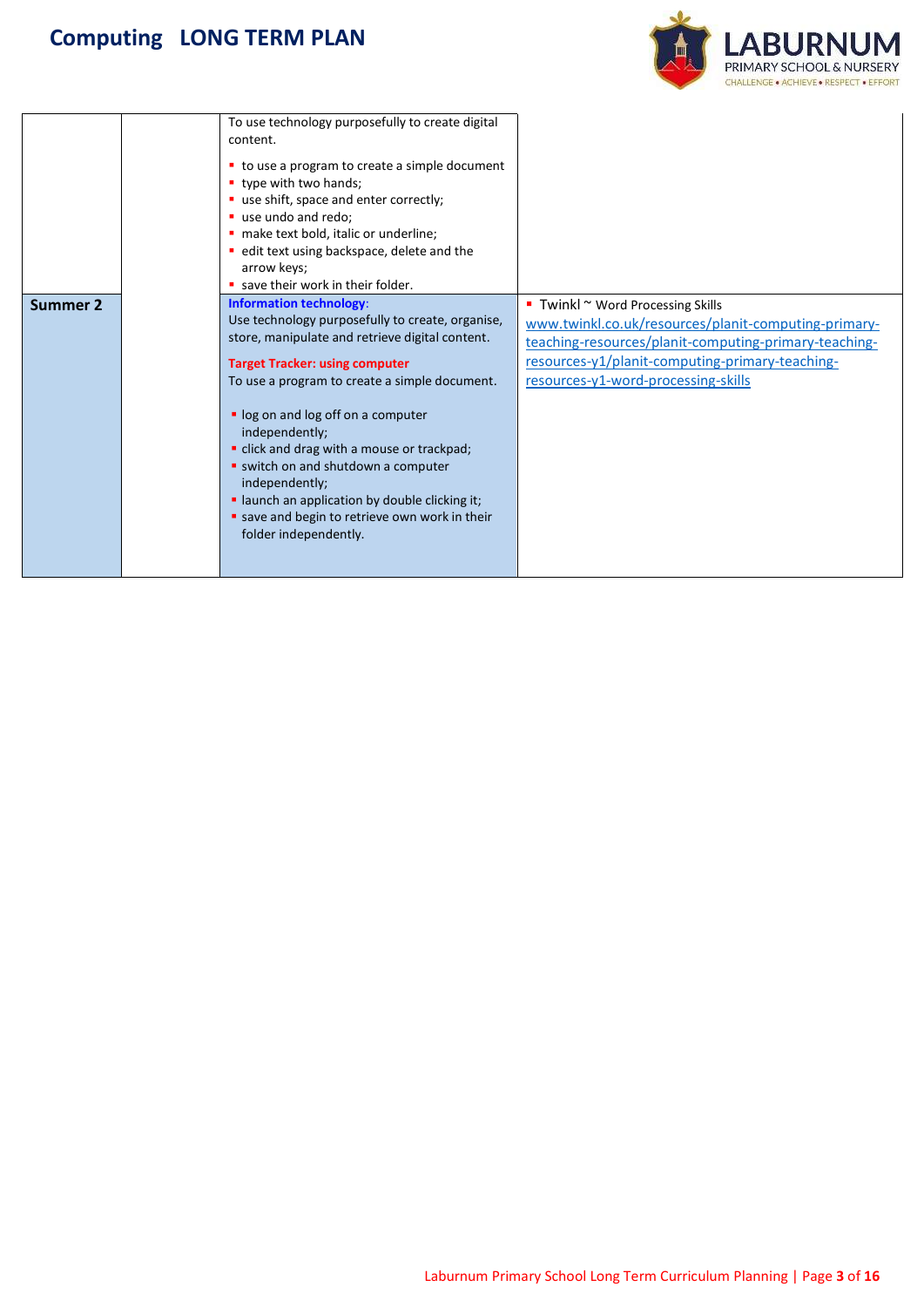

<span id="page-3-0"></span>

|                 |                                                                                                                                                                                  | <b>E-Safety</b> Knowledge & Key Questions                                                                                                                                                                                                                                                                                                                                                                                                                                                                                                                                                                                                                                                                                                                                                  | <b>Specific Resources</b>                                                                                                                                                                                                                                                                                                                                                                                                                                                                                   |
|-----------------|----------------------------------------------------------------------------------------------------------------------------------------------------------------------------------|--------------------------------------------------------------------------------------------------------------------------------------------------------------------------------------------------------------------------------------------------------------------------------------------------------------------------------------------------------------------------------------------------------------------------------------------------------------------------------------------------------------------------------------------------------------------------------------------------------------------------------------------------------------------------------------------------------------------------------------------------------------------------------------------|-------------------------------------------------------------------------------------------------------------------------------------------------------------------------------------------------------------------------------------------------------------------------------------------------------------------------------------------------------------------------------------------------------------------------------------------------------------------------------------------------------------|
| E-Safety:       | Childnet<br>Think U Know<br><b>Scarf PSHCE</b>                                                                                                                                   | E-Safety should be throughout each term. This can be done when different apps or programs are used and looking at the safety<br>implications, or as part of a standalone lesson. These sites are useful and please let me know of others you find:                                                                                                                                                                                                                                                                                                                                                                                                                                                                                                                                         |                                                                                                                                                                                                                                                                                                                                                                                                                                                                                                             |
| Autumn<br>1     |                                                                                                                                                                                  | <b>Information Technology:</b><br>Use technology purposefully to create, organise,<br>store, manipulate and retrieve digital content.<br><b>Target Tracker: using computer</b><br>Use technology purposefully to create, organise, store,<br>manipulate and retrieve digital content.<br>Save and retrieve work;<br>" insert slides, add and type in a text box;<br>add images;<br>• format text and text boxes.                                                                                                                                                                                                                                                                                                                                                                           | • PowerPoint<br>Twinkl $\sim$ Presentation Skills<br>www.twinkl.co.uk/resources/planit-computing-primary-<br>teaching-resources/planit-computing-primary-teaching-<br>resources-y2/planit-computing-primary-teaching-resources-y2-<br>presentation-skills                                                                                                                                                                                                                                                   |
| Autumn<br>2     | ing personal information private; identify where to go for help and support when                                                                                                 | <b>Computer science:</b><br>Create and debug simple programs.<br>Use logical reasoning to predict the behaviour of simple<br>programs.<br><b>Target Tracker: coding</b><br>Create simple programs; use logical reasoning to<br>predict behaviour of simple programs; create and<br>debug programs.<br>" create a program to perform a task;<br>" create and debug a simple program;<br>• predict the behaviour of a programmed toy, clearly<br>relating each action to an algorithm.                                                                                                                                                                                                                                                                                                       | ■ Turtle ~ https://turtleacademy.com/playground<br>■ Twinkl ~ Turtle logo<br>www.twinkl.co.uk/resources/planit-computing-primary-<br>teaching-resources/planit-computing-primary-teaching-<br>resources-y2/planit-computing-primary-teaching-resources-y2-<br>preparing-for-turtle-logo                                                                                                                                                                                                                     |
| Spring 1        | or other online technologies<br>personal information private.<br>National Curriculum: use technology safely and respectfully, keep<br>contact on the internet<br>safely and keep | <b>Computer science:</b><br>Create and debug simple programs.<br>Use logical reasoning to predict the behaviour of simple<br>programs.<br><b>Target Tracker: coding</b><br>Create simple programs; use logical reasoning to<br>predict behaviour of simple programs; create and<br>debug programs; use logical reasoning to predict the<br>behaviour of simple programmes; debug simple<br>programs by using logical reasoning to predict the<br>actions instructed by the code.<br>Building upon Autumn 2 knowledge<br>create a program to perform a task;<br>• find and fix bugs in programs;<br>" understand that a program runs by following clear<br>instructions;<br>• create simple algorithms using a number of different<br>blocks (snap blocks together to combine<br>commands.) | Scratch ~ scratch.mit.edu/projects/editor/?tutorial=getStarted<br>■ Twinkl ~ Scratch<br>www.twinkl.co.uk/resources/planit-computing-primary-<br>teaching-resources/planit-computing-primary-teaching-<br>resources-y2/planit-computing-primary-teaching-resources-y2-<br>programming-turtle-logo-and-scratch                                                                                                                                                                                                |
| <b>Spring 2</b> | about content or<br>technology<br>they have concerns<br>Target Tracker: Use                                                                                                      | <b>Information technology:</b><br>Use technology purposefully to create, organise, store,<br>manipulate and retrieve digital content<br><b>Target Tracker: using computer</b><br>To find, open, edit and save files I am working on.<br>" using technology purposefully to create;<br>" using technology purposefully to store;                                                                                                                                                                                                                                                                                                                                                                                                                                                            | ■ Twinkl ~ Computer Art<br>www.twinkl.co.uk/resources/planit-computing-primary-<br>teaching-resources/planit-computing-primary-teaching-<br>resources-y2/planit-computing-primary-teaching-resources-y2-<br>programming-turtle-logo-and-scratch<br><b>E</b> Links in with Art<br>NC $\sim$ to learn about the work of a range of artists, craft makers<br>and designers, describing the differences and similarities<br>between different practices and disciplines, and making links to<br>their own work. |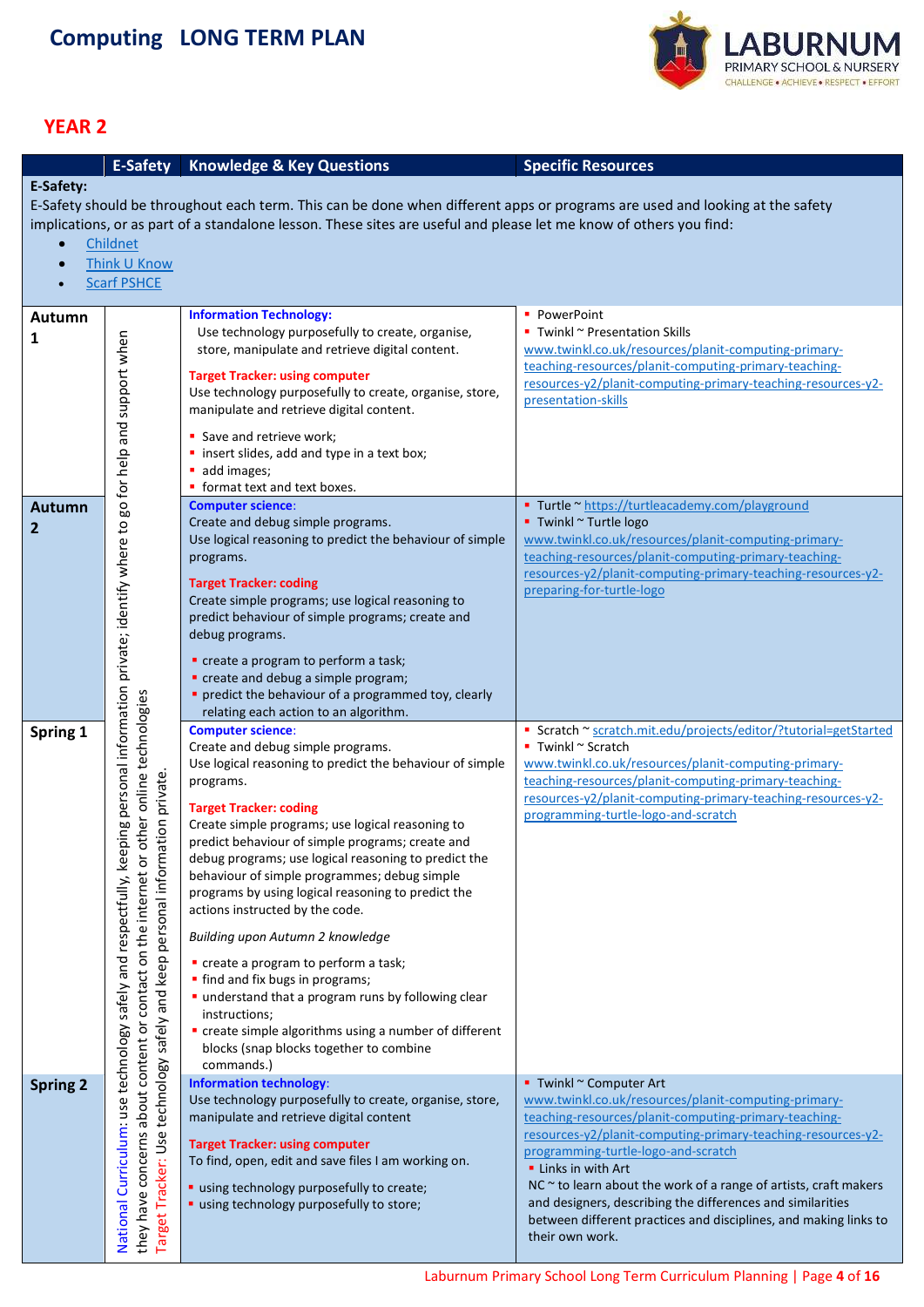

|               | " using technology purposefully to manipulate (switch                           |                                                                                    |
|---------------|---------------------------------------------------------------------------------|------------------------------------------------------------------------------------|
|               | between program tools to produce different                                      |                                                                                    |
|               | techniques, alter the formatting of a tool to adjust the<br>colour or size.)    |                                                                                    |
|               | <b>Information technology:</b>                                                  | $\blacksquare$ Twinkl $\sim$ Using and applying                                    |
| <b>Summer</b> | Use technology purposefully to create, organise, store,                         | www.twinkl.co.uk/resources/planit-computing-primary-                               |
| 1             | manipulate and retrieve digital content.                                        | teaching-resources/planit-computing-primary-teaching-                              |
|               | <b>Target Tracker: using computers</b>                                          | resources-y2/planit-computing-primary-teaching-resources-y2-<br>using-and-applying |
|               | To find, open, edit and save files I am working on.                             |                                                                                    |
|               | To use different software, programs and discuss the<br>benefits of their usage. | This unit reinforces skills taught throughout the year and links<br>them together. |
|               | • find and open software for creating computer art;                             |                                                                                    |
|               | add text and images to a presentation;                                          |                                                                                    |
|               | • retrieve/open a file from a saved location;                                   |                                                                                    |
|               | select a relevant backdrop and character within                                 |                                                                                    |
|               | Scratch;                                                                        |                                                                                    |
|               | add a second character and position on the backdrop<br>within Scratch.          |                                                                                    |
| <b>Summer</b> | <b>Digital literacy:</b>                                                        | Twinkl $\sim$ Using the internet                                                   |
| 2             | Recognise common uses of information technology                                 | www.twinkl.co.uk/resources/planit-computing-primary-                               |
|               | beyond school.                                                                  | teaching-resources/planit-computing-primary-teaching-                              |
|               | <b>Target Tracker: computers</b>                                                | resources-y2/planit-computing-primary-teaching-resources-y2-                       |
|               | To recognise how others use technology outside of                               | using-the-internet                                                                 |
|               | school.                                                                         |                                                                                    |
|               | Know how to keep my personal information private.                               |                                                                                    |
|               | " To recognising common uses of information                                     |                                                                                    |
|               | technology beyond school;                                                       |                                                                                    |
|               | · follow a weblink;                                                             |                                                                                    |
|               | · identify search results that will give some useful                            |                                                                                    |
|               | information;                                                                    |                                                                                    |
|               | · identify search results that will give some useful                            |                                                                                    |
|               | information.                                                                    |                                                                                    |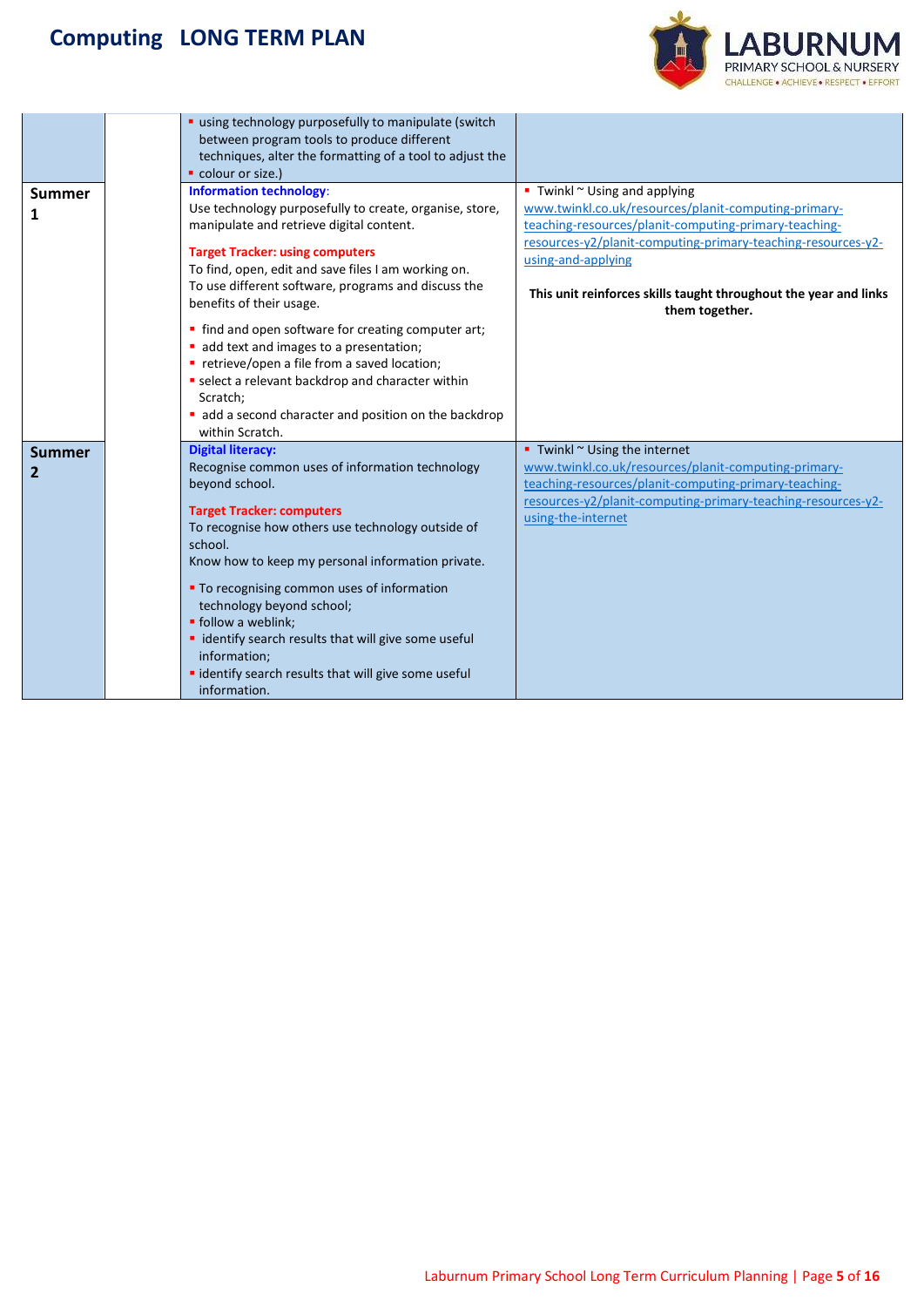

<span id="page-5-0"></span>

| E-Safety:<br>E-Safety should be throughout each term. This can be done when different apps or programs are used and looking at the safety<br>implications, or as part of a standalone lesson. These sites are useful and please let me know of others you find:      |          |  |  |  |  |  |  |
|----------------------------------------------------------------------------------------------------------------------------------------------------------------------------------------------------------------------------------------------------------------------|----------|--|--|--|--|--|--|
|                                                                                                                                                                                                                                                                      |          |  |  |  |  |  |  |
|                                                                                                                                                                                                                                                                      |          |  |  |  |  |  |  |
|                                                                                                                                                                                                                                                                      |          |  |  |  |  |  |  |
|                                                                                                                                                                                                                                                                      | Childnet |  |  |  |  |  |  |
| Think U Know<br>$\bullet$                                                                                                                                                                                                                                            |          |  |  |  |  |  |  |
| <b>Scarf PSHCE</b>                                                                                                                                                                                                                                                   |          |  |  |  |  |  |  |
| <b>Information Technology:</b><br>■ Twinkl ~ Internet Research and<br>Autumn 1                                                                                                                                                                                       |          |  |  |  |  |  |  |
| Use search technologies effectively<br>Communication                                                                                                                                                                                                                 |          |  |  |  |  |  |  |
| Select, use and combine a variety of software (including internet<br>www.twinkl.co.uk/resources/planit-computing-                                                                                                                                                    |          |  |  |  |  |  |  |
| services) on a range of digital devices to design and create a range of<br>primary-teaching-resources/planit-computing-<br>programs, systems and content that accomplish given goals, including<br>primary-teaching-resources-y3/planit-                             |          |  |  |  |  |  |  |
| computing-primary-teaching-resources-y3-<br>collecting, analysing, evaluating and presenting data and information.                                                                                                                                                   |          |  |  |  |  |  |  |
| internet-research-and-communication                                                                                                                                                                                                                                  |          |  |  |  |  |  |  |
| <b>Target Tracker: net searching (and networking)</b><br>Use simple search technologies. Use simple search technology and                                                                                                                                            |          |  |  |  |  |  |  |
| recognise that some sources are more reliable than others.                                                                                                                                                                                                           |          |  |  |  |  |  |  |
| " use a search engine to find web pages;                                                                                                                                                                                                                             |          |  |  |  |  |  |  |
| " understand that not all websites are as reliable as others;                                                                                                                                                                                                        |          |  |  |  |  |  |  |
| " understand how word order affects the results returned;                                                                                                                                                                                                            |          |  |  |  |  |  |  |
| • know how to bookmark or favourite a page and name different                                                                                                                                                                                                        |          |  |  |  |  |  |  |
| types of online communication;                                                                                                                                                                                                                                       |          |  |  |  |  |  |  |
| • what to do if they feel uncomfortable when communicating online;<br>dentify how they should behave online.                                                                                                                                                         |          |  |  |  |  |  |  |
| sponsibly; recognise acceptable/unacceptable behaviour; identify a range of ways to<br>personal information safe. Use technology safely and recognise acceptable and<br><b>Information technology:</b><br>Twinkl ~ Drawing and Desktop Publishing<br><b>Autumn 2</b> |          |  |  |  |  |  |  |
| Select, use and combine a variety of software (including internet<br>www.twinkl.co.uk/resources/planit-computing-                                                                                                                                                    |          |  |  |  |  |  |  |
| primary-teaching-resources/planit-computing-<br>services) on a range of digital devices to design and create a range of                                                                                                                                              |          |  |  |  |  |  |  |
| primary-teaching-resources-y3/planit-<br>programs, systems and content that accomplish given goals, including                                                                                                                                                        |          |  |  |  |  |  |  |
| collecting, analysing, evaluating and presenting data and information.<br>computing-primary-teaching-resources-y3-<br>drawing-and-dtp                                                                                                                                |          |  |  |  |  |  |  |
| <b>Target Tracker: using computer</b>                                                                                                                                                                                                                                |          |  |  |  |  |  |  |
| Select and use a variety of software to accomplish goals.                                                                                                                                                                                                            |          |  |  |  |  |  |  |
| draw, order and group objects;                                                                                                                                                                                                                                       |          |  |  |  |  |  |  |
| " insert text boxes and images;                                                                                                                                                                                                                                      |          |  |  |  |  |  |  |
| " move, resize and arrange text boxes and images effectively.                                                                                                                                                                                                        |          |  |  |  |  |  |  |
| <b>Information Technology:</b><br>PowerPoint (Microsoft applications)<br>Spring 1<br>Select, use and combine a variety of software (including internet<br>$\blacksquare$ Twinkl ~ Presentation Skills                                                                |          |  |  |  |  |  |  |
| services) on a range of digital devices to design and create a range of<br>■ www.twinkl.co.uk/resources/planit-                                                                                                                                                      |          |  |  |  |  |  |  |
| programs, systems and content that accomplish given goals, including<br>computing-primary-teaching-resources/planit-                                                                                                                                                 |          |  |  |  |  |  |  |
| collecting, analysing, evaluating and presenting data and information.<br>computing-primary-teaching-resources-                                                                                                                                                      |          |  |  |  |  |  |  |
| y3/planit-computing-primary-teaching-<br><b>Target Tracker: using computer</b>                                                                                                                                                                                       |          |  |  |  |  |  |  |
| resources-y3-presentation-skills<br>Select and use a variety of software to accomplish goals.                                                                                                                                                                        |          |  |  |  |  |  |  |
| " create slide templates using hyperlinks;                                                                                                                                                                                                                           |          |  |  |  |  |  |  |
| add theme, transitions and animations to a presentation;                                                                                                                                                                                                             |          |  |  |  |  |  |  |
| use action settings;                                                                                                                                                                                                                                                 |          |  |  |  |  |  |  |
| · insert video / audio;                                                                                                                                                                                                                                              |          |  |  |  |  |  |  |
| safely and respectfully, keeping<br>• evaluate slide layout and make improvements.<br><b>Information Technology:</b><br>• Word                                                                                                                                       |          |  |  |  |  |  |  |
| <b>Spring 2</b><br>Select, use and combine a variety of software (including internet<br>Twinkl ~ Word Processing Skills                                                                                                                                              |          |  |  |  |  |  |  |
| www.twinkl.co.uk/resources/planit-<br>services) on a range of digital devices to design and create a range of                                                                                                                                                        |          |  |  |  |  |  |  |
| programs, systems and content that accomplish given goals, including<br>computing-primary-teaching-resources/planit-                                                                                                                                                 |          |  |  |  |  |  |  |
|                                                                                                                                                                                                                                                                      |          |  |  |  |  |  |  |
| collecting, analysing, evaluating and presenting data and information.<br>computing-primary-teaching-resources-                                                                                                                                                      |          |  |  |  |  |  |  |
| y3/planit-computing-primary-teaching-<br><b>Target Tracker: using computer</b>                                                                                                                                                                                       |          |  |  |  |  |  |  |
| about content and contact<br>resources-y3-word-processing-skills<br>Select and use a variety of software to accomplish goals.                                                                                                                                        |          |  |  |  |  |  |  |
| ehaviour<br>2 simple 2 type<br>BBC dance mat ~                                                                                                                                                                                                                       |          |  |  |  |  |  |  |
| • change the case of text (bold, italic, underline);<br>https://www.bbc.com/bitesize/articles/z3c6tfr<br>align text;                                                                                                                                                 |          |  |  |  |  |  |  |
| concerns<br>" use bullets and numbering;<br>Expresso                                                                                                                                                                                                                 |          |  |  |  |  |  |  |
| National Curriculum: use technology safely, respectfully and re<br>Target Tracker: Use technology<br>unacceptable<br>report<br>use redo and undo buttons<br>use the control key;                                                                                     |          |  |  |  |  |  |  |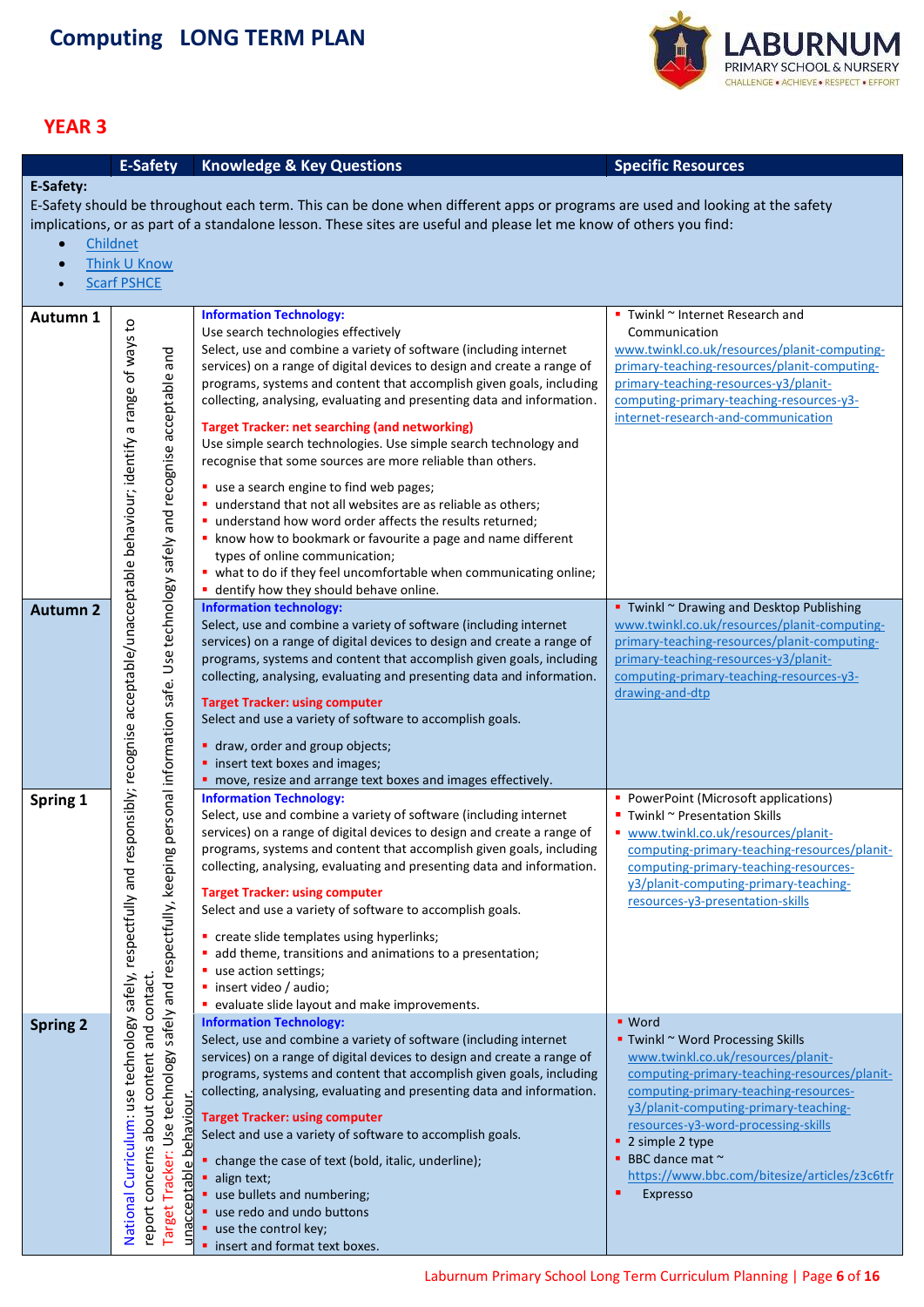

| Summer 1        | <b>Computer Science:</b><br>Design, write and debug programs that accomplish specific goals,<br>including controlling or simulating physical systems; solve problems<br>by decomposing them into smaller parts.<br>Use sequence, selection, and repetition in programs; work with<br>variables and various forms of input and output.<br>Use logical reasoning to explain how some simple algorithms work<br>and to detect and correct errors in algorithms and programs.                                                                                                                                                                                                                                                                                                                                                        | Twinkl ~ Programming<br>www.twinkl.co.uk/resources/planit-computing-<br>primary-teaching-resources/planit-computing-<br>primary-teaching-resources-y3/planit-<br>computing-primary-teaching-resources-y3-<br>programming-turtle-logo-and-scratch |
|-----------------|----------------------------------------------------------------------------------------------------------------------------------------------------------------------------------------------------------------------------------------------------------------------------------------------------------------------------------------------------------------------------------------------------------------------------------------------------------------------------------------------------------------------------------------------------------------------------------------------------------------------------------------------------------------------------------------------------------------------------------------------------------------------------------------------------------------------------------|--------------------------------------------------------------------------------------------------------------------------------------------------------------------------------------------------------------------------------------------------|
|                 | <b>Target Tracker: coding (computers)</b><br>Design, write and debug programs that control or simulate virtual<br>events. Use logical reasoning to explain how some algorithms work. I<br>know what output and input devices are and how they are used.<br>I can use a range of input and output devices effectively.                                                                                                                                                                                                                                                                                                                                                                                                                                                                                                            |                                                                                                                                                                                                                                                  |
|                 | • designing, writing and debugging programs that accomplish<br>specific goals including controlling or simulating physical systems;<br>" use sequence, selection and repetition in programs;<br>• solving problems by decomposing into smaller parts;<br>• working with variables and various forms of input and output;<br>• use logical reasoning to explain how some simple; algorithms work<br>and to detect and correct errors in algorithms and programs;<br>" create and debug an algorithm -<br>using the move, rotate and repeat commands;<br>using pen up and pen down;<br>that draw regular polygons;<br>that draw shapes;<br>■ draw patterns.                                                                                                                                                                        |                                                                                                                                                                                                                                                  |
| <b>Summer 2</b> | <b>Digital Literacy:</b><br>Understand the opportunities [networks] offer for communication<br>and collaboration.<br>Be discerning in evaluating digital content.<br>Use technology safely, respectfully and responsibly; recognise<br>acceptable/unacceptable behaviour; identify a range of ways to<br>report concerns about content and contact.<br><b>Target Tracker: networks</b><br>To understand that computer networks enable the sharing of data<br>and information.<br>Understand that the internet is a large network of computers and<br>information can be shared between computers.<br>" computer networks including the Internet;<br>• how computer networks can provide multiple services, such as the<br>world wide web;<br>• the opportunities computer networks offer for communication and<br>collaboration. |                                                                                                                                                                                                                                                  |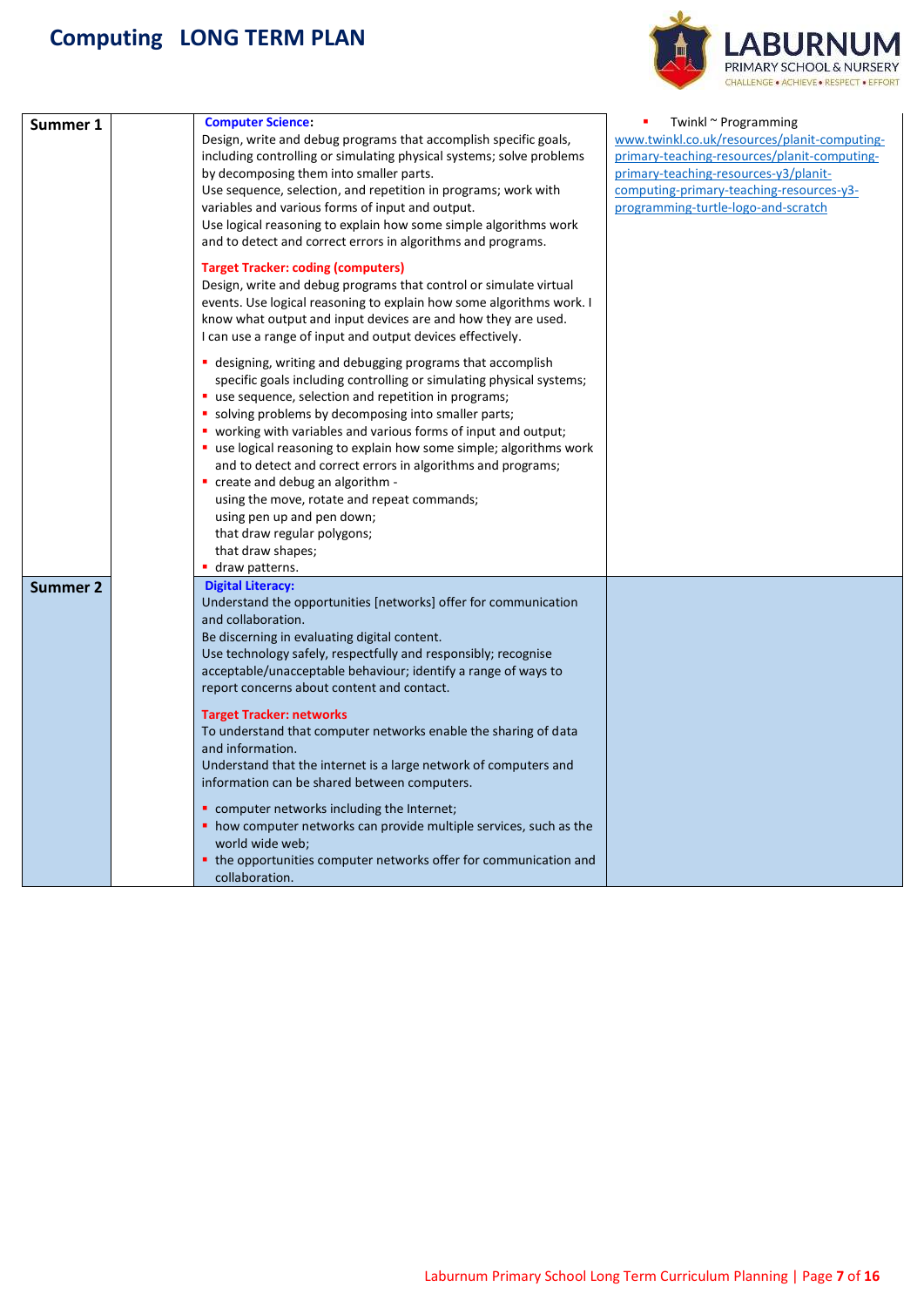

<span id="page-7-0"></span>

|                 | <b>E-Safety</b>                                                                                                                                                                                                                                                                               | <b>Knowledge &amp; Key Questions</b>                                                                                         | <b>Specific Resources</b>                    |
|-----------------|-----------------------------------------------------------------------------------------------------------------------------------------------------------------------------------------------------------------------------------------------------------------------------------------------|------------------------------------------------------------------------------------------------------------------------------|----------------------------------------------|
| E-Safety:       |                                                                                                                                                                                                                                                                                               |                                                                                                                              |                                              |
|                 |                                                                                                                                                                                                                                                                                               | E-Safety should be throughout each term. This can be done when different apps or programs are used and looking at the safety |                                              |
|                 |                                                                                                                                                                                                                                                                                               | implications, or as part of a standalone lesson. These sites are useful and please let me know of others you find:           |                                              |
| Childnet        |                                                                                                                                                                                                                                                                                               |                                                                                                                              |                                              |
| $\bullet$       | Think U Know                                                                                                                                                                                                                                                                                  |                                                                                                                              |                                              |
|                 | <b>Scarf PSHCE</b>                                                                                                                                                                                                                                                                            |                                                                                                                              |                                              |
|                 |                                                                                                                                                                                                                                                                                               |                                                                                                                              |                                              |
| Autumn 1        |                                                                                                                                                                                                                                                                                               | <b>Computer Science:</b>                                                                                                     | $\blacksquare$ Logo                          |
|                 |                                                                                                                                                                                                                                                                                               | Design, write and debug programs that accomplish specific                                                                    | ■ Twinkl ~ Programming Turtle Logo           |
|                 |                                                                                                                                                                                                                                                                                               | goals, including controlling or simulating physical systems; solve                                                           | www.twinkl.co.uk/resources/planit-computing- |
|                 |                                                                                                                                                                                                                                                                                               | problems by decomposing them into smaller parts.                                                                             | primary-teaching-resources/planit-computing- |
|                 |                                                                                                                                                                                                                                                                                               | Use sequence, selection, and repetition in programs; work with                                                               | primary-teaching-resources-y4/planit-        |
|                 |                                                                                                                                                                                                                                                                                               | variables and various forms of input and output.                                                                             | computing-primary-teaching-resources-y4-     |
|                 |                                                                                                                                                                                                                                                                                               | Use logical reasoning to explain how some simple algorithms                                                                  | programming-logo                             |
|                 |                                                                                                                                                                                                                                                                                               | work and to detect and correct errors in algorithms and                                                                      |                                              |
|                 |                                                                                                                                                                                                                                                                                               | programs.                                                                                                                    |                                              |
|                 |                                                                                                                                                                                                                                                                                               | <b>Target Tracker: coding</b>                                                                                                |                                              |
|                 |                                                                                                                                                                                                                                                                                               | To break program into smaller parts.                                                                                         |                                              |
|                 |                                                                                                                                                                                                                                                                                               | To use logical thinking to identify and solve potential bugs                                                                 |                                              |
|                 |                                                                                                                                                                                                                                                                                               | during coding.                                                                                                               |                                              |
|                 |                                                                                                                                                                                                                                                                                               | To use other programs as I code.                                                                                             |                                              |
|                 | internet might be copied, shared, and stored by others. To know what to do if I see                                                                                                                                                                                                           | • design, write and debug programs that accomplish specific                                                                  |                                              |
|                 |                                                                                                                                                                                                                                                                                               | goals including controlling or simulating physical systems;                                                                  |                                              |
|                 |                                                                                                                                                                                                                                                                                               | • solve problems by decomposing into smaller parts;                                                                          |                                              |
|                 |                                                                                                                                                                                                                                                                                               | " use sequence, selection, and repetition in programs; work                                                                  |                                              |
|                 |                                                                                                                                                                                                                                                                                               | with variables and various forms of input and output;                                                                        |                                              |
|                 |                                                                                                                                                                                                                                                                                               | " use logical reasoning to explain how some simple algorithms                                                                |                                              |
|                 |                                                                                                                                                                                                                                                                                               | work and to detect and correct errors in algorithms and                                                                      |                                              |
|                 |                                                                                                                                                                                                                                                                                               | programs;                                                                                                                    |                                              |
|                 |                                                                                                                                                                                                                                                                                               | to create and debug an algorithm                                                                                             |                                              |
|                 |                                                                                                                                                                                                                                                                                               | create a procedure;                                                                                                          |                                              |
|                 |                                                                                                                                                                                                                                                                                               | that uses steps to draw shapes;                                                                                              |                                              |
|                 |                                                                                                                                                                                                                                                                                               | with different colours;<br>fill areas with colour;                                                                           |                                              |
|                 |                                                                                                                                                                                                                                                                                               | draw arcs;                                                                                                                   |                                              |
|                 |                                                                                                                                                                                                                                                                                               | produce text (Write text using the label command).                                                                           |                                              |
| <b>Autumn 2</b> |                                                                                                                                                                                                                                                                                               | <b>Computer Science:</b>                                                                                                     | • Scratch                                    |
|                 |                                                                                                                                                                                                                                                                                               | Design, write and debug programs that accomplish specific                                                                    | ■ Twinkl ~ Scratch: Questions and Quizzes    |
|                 |                                                                                                                                                                                                                                                                                               | goals, including controlling or simulating physical systems; solve                                                           | www.twinkl.co.uk/resources/planit-           |
|                 |                                                                                                                                                                                                                                                                                               | problems by decomposing them into smaller parts.                                                                             | computing-primary-teaching-                  |
|                 |                                                                                                                                                                                                                                                                                               | Use sequence, selection, and repetition in programs; work with                                                               | resources/planit-computing-primary-          |
|                 |                                                                                                                                                                                                                                                                                               | variables and various forms of input and output.                                                                             | teaching-resources-y4/planit-computing-      |
|                 |                                                                                                                                                                                                                                                                                               | Use logical reasoning to explain how some simple algorithms                                                                  | primary-teaching-resources-y4-scratch        |
|                 |                                                                                                                                                                                                                                                                                               | work and to detect and correct errors in algorithms and                                                                      |                                              |
|                 |                                                                                                                                                                                                                                                                                               | programs.                                                                                                                    |                                              |
|                 |                                                                                                                                                                                                                                                                                               | <b>Target Tracker coding</b>                                                                                                 |                                              |
|                 |                                                                                                                                                                                                                                                                                               | To break program into smaller parts.                                                                                         |                                              |
|                 |                                                                                                                                                                                                                                                                                               | To use logical thinking to identify and solve potential bugs                                                                 |                                              |
|                 |                                                                                                                                                                                                                                                                                               | during coding.                                                                                                               |                                              |
|                 |                                                                                                                                                                                                                                                                                               | To use other programs as I code.                                                                                             |                                              |
|                 |                                                                                                                                                                                                                                                                                               | • design, write and debug programs that accomplish specific                                                                  |                                              |
|                 |                                                                                                                                                                                                                                                                                               | goals including controlling or simulating physical systems;                                                                  |                                              |
|                 |                                                                                                                                                                                                                                                                                               | • solve problems by decomposing into smaller parts;                                                                          |                                              |
|                 |                                                                                                                                                                                                                                                                                               | use sequence, selection, and repetition in programs; work                                                                    |                                              |
|                 |                                                                                                                                                                                                                                                                                               | with variables and various forms of input and output;                                                                        |                                              |
|                 |                                                                                                                                                                                                                                                                                               | • design, write and debug my own program by selecting                                                                        |                                              |
|                 | National Curriculum: use technology safely, respectfully and responsibly; recognise acceptable/unacceptable behaviour; identify a range of ways<br>Target Tracker: Understanding that what I say or post on the<br>to report concerns about content and contact.<br>anything worrying online. | appropriate visual block commands to create a sequence.                                                                      |                                              |
|                 |                                                                                                                                                                                                                                                                                               |                                                                                                                              |                                              |
| Spring 1        |                                                                                                                                                                                                                                                                                               | <b>Information Technology:</b>                                                                                               | • Word (links to Topic)                      |
|                 |                                                                                                                                                                                                                                                                                               | Use search technologies effectively                                                                                          | ■ Twinkl ~ word processing                   |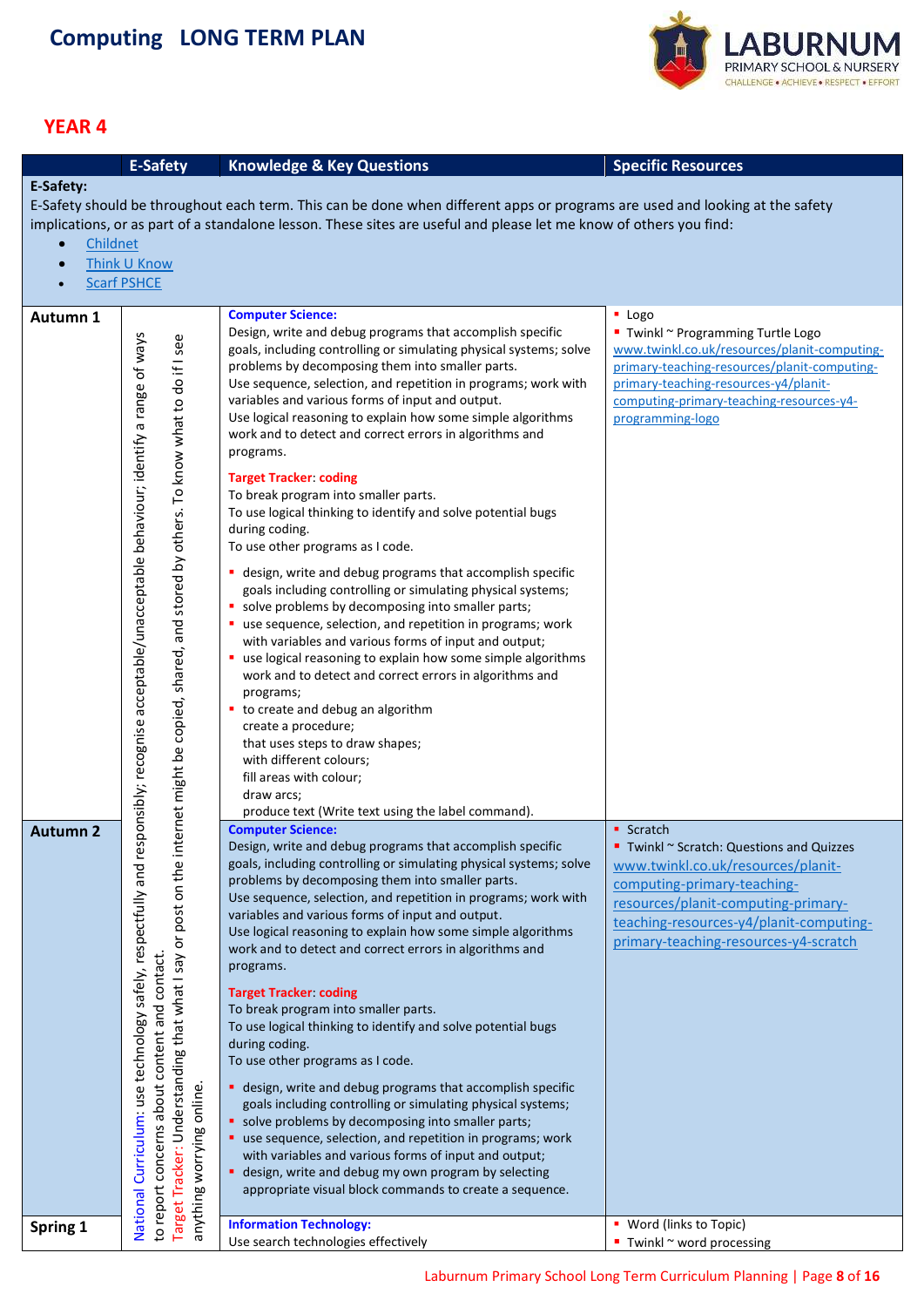

| <b>Spring 2</b>             | Select, use and combine a variety of software (including internet<br>services) on a range of digital devices to design and create a<br>range of programs, systems and content that accomplish given<br>goals.<br><b>Target Tracker: using computer</b><br>I can use more complicated input devices.<br>I can use different types of software programs and different<br>types of hardware.<br>To use a range of programs to complete a task.<br>select, edit and manipulate text in different ways;<br>· insert an image into a document;<br>• format an image;<br>" use formatting tools to improve the layout;<br>use the spellcheck tool;<br>· insert a simple table;<br>• change the size of the page;<br>" create hyperlinks within a word document.<br><b>Information Technology:</b><br>Use search technologies effectively<br>Select, use and combine a variety of software (including internet<br>services) on a range of digital devices to design and create a<br>range of programs, systems and content that accomplish given<br>goals.<br><b>Target Tracker:</b><br>I can use more complicated input devices.<br>I can use different types of software programs and different<br>types of hardware.<br>To use a range of programs to complete a task.<br>analyse, evaluate and present data and information in the<br>context of understanding the history of animation;<br>• explain what is meant by animation;<br>• Create a series of linked frames that can be played as a short<br>animation.;<br>• Control and adjust a time slider to locate a different point in a<br>film clip;<br>Insert images to create a simple stop-motion animation short<br>film clip;<br><b>Evaluate animation software.</b> | www.twinkl.co.uk/resources/planit-<br>computing-primary-teaching-<br>resources/planit-computing-primary-<br>teaching-resources-y4/planit-computing-<br>primary-teaching-resources-y4-word-<br>processing<br>$\blacksquare$ Twinkl $\sim$ Animation<br>www.twinkl.co.uk/resources/planit-computing-<br>primary-teaching-resources/planit-computing-<br>primary-teaching-resources-y4/planit-<br>computing-primary-teaching-resources-y4-<br>animation |
|-----------------------------|----------------------------------------------------------------------------------------------------------------------------------------------------------------------------------------------------------------------------------------------------------------------------------------------------------------------------------------------------------------------------------------------------------------------------------------------------------------------------------------------------------------------------------------------------------------------------------------------------------------------------------------------------------------------------------------------------------------------------------------------------------------------------------------------------------------------------------------------------------------------------------------------------------------------------------------------------------------------------------------------------------------------------------------------------------------------------------------------------------------------------------------------------------------------------------------------------------------------------------------------------------------------------------------------------------------------------------------------------------------------------------------------------------------------------------------------------------------------------------------------------------------------------------------------------------------------------------------------------------------------------------------------------------------------------------------------------------------------------|------------------------------------------------------------------------------------------------------------------------------------------------------------------------------------------------------------------------------------------------------------------------------------------------------------------------------------------------------------------------------------------------------------------------------------------------------|
| Summer 1<br><b>Summer 2</b> | <b>Digital Literacy:</b><br>Understand the opportunities [networks] offer for<br>communication and collaboration.<br>Be discerning in evaluating digital content.<br><b>Target Tracker:</b><br>To understand that some computers on a network serve<br>particular functions, such as controlling printers or sharing files.<br>To use different software programs and different types of<br>hardware.<br>• excel spreadsheet<br>set up their own spreadsheet and collect data.<br>use simple formulas like sum of.<br>present the data in a bar chart.<br><b>Digital Literacy:</b><br>Understand the opportunities [networks] offer for<br>communication and collaboration.                                                                                                                                                                                                                                                                                                                                                                                                                                                                                                                                                                                                                                                                                                                                                                                                                                                                                                                                                                                                                                                | Excel<br>Suni's Email Problem.<br>$\blacksquare$ Twinkl $\sim$ online safety                                                                                                                                                                                                                                                                                                                                                                         |
|                             | Be discerning in evaluating digital content.<br>Use technology safely, respectfully and responsibly; recognise<br>acceptable/unacceptable behaviour; identify a range of ways to<br>report concerns about content and contact.<br><b>Target Tracker:</b><br>Understand that what I say may be copied, shared, and stored<br>by others. To know what to do if I see something worrying<br>online.                                                                                                                                                                                                                                                                                                                                                                                                                                                                                                                                                                                                                                                                                                                                                                                                                                                                                                                                                                                                                                                                                                                                                                                                                                                                                                                           | www.twinkl.co.uk/resources/planit-<br>computing-primary-teaching-<br>resources/planit-computing-primary-<br>teaching-resources-y4/e-safety-y4-<br>computing-planit                                                                                                                                                                                                                                                                                   |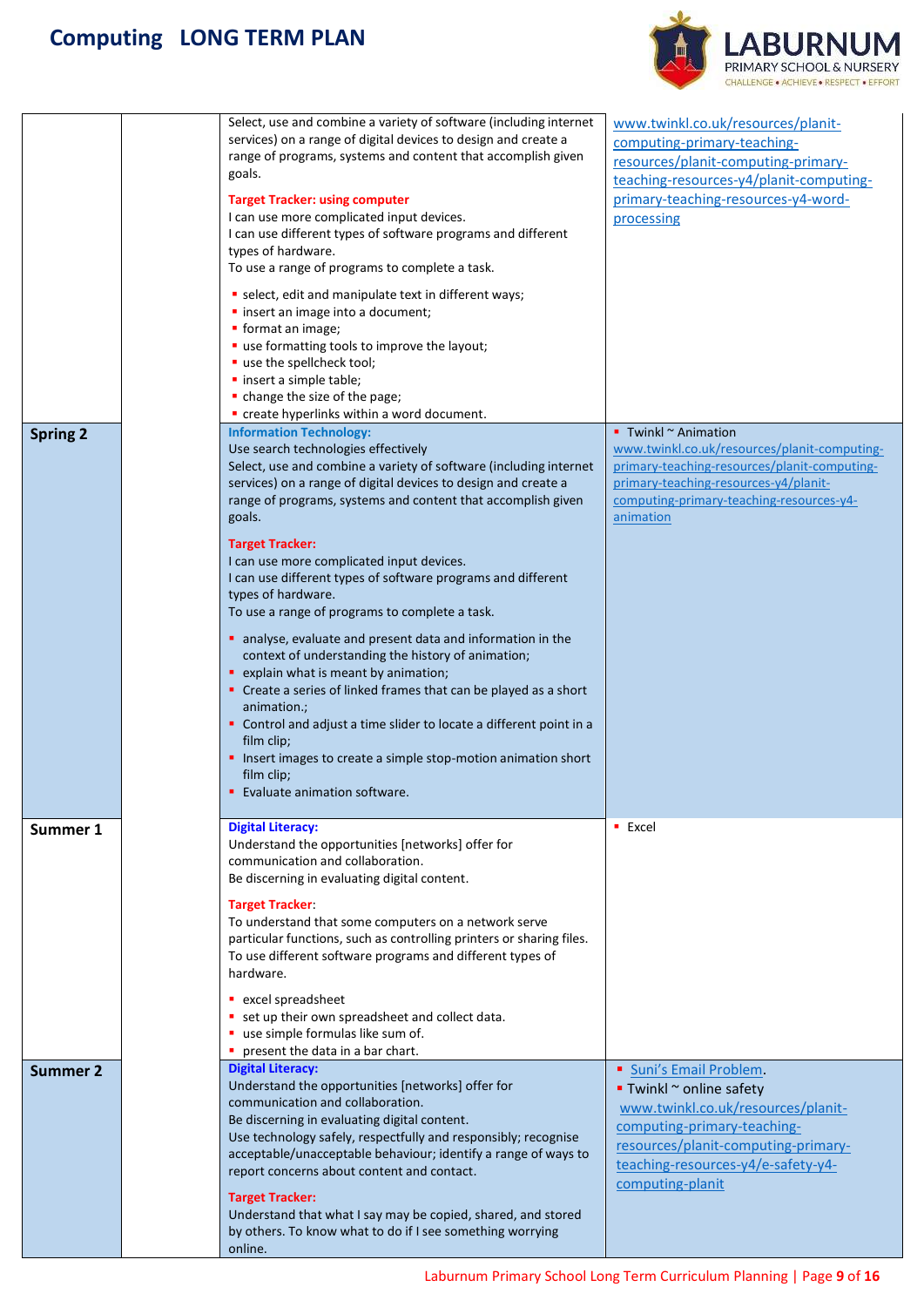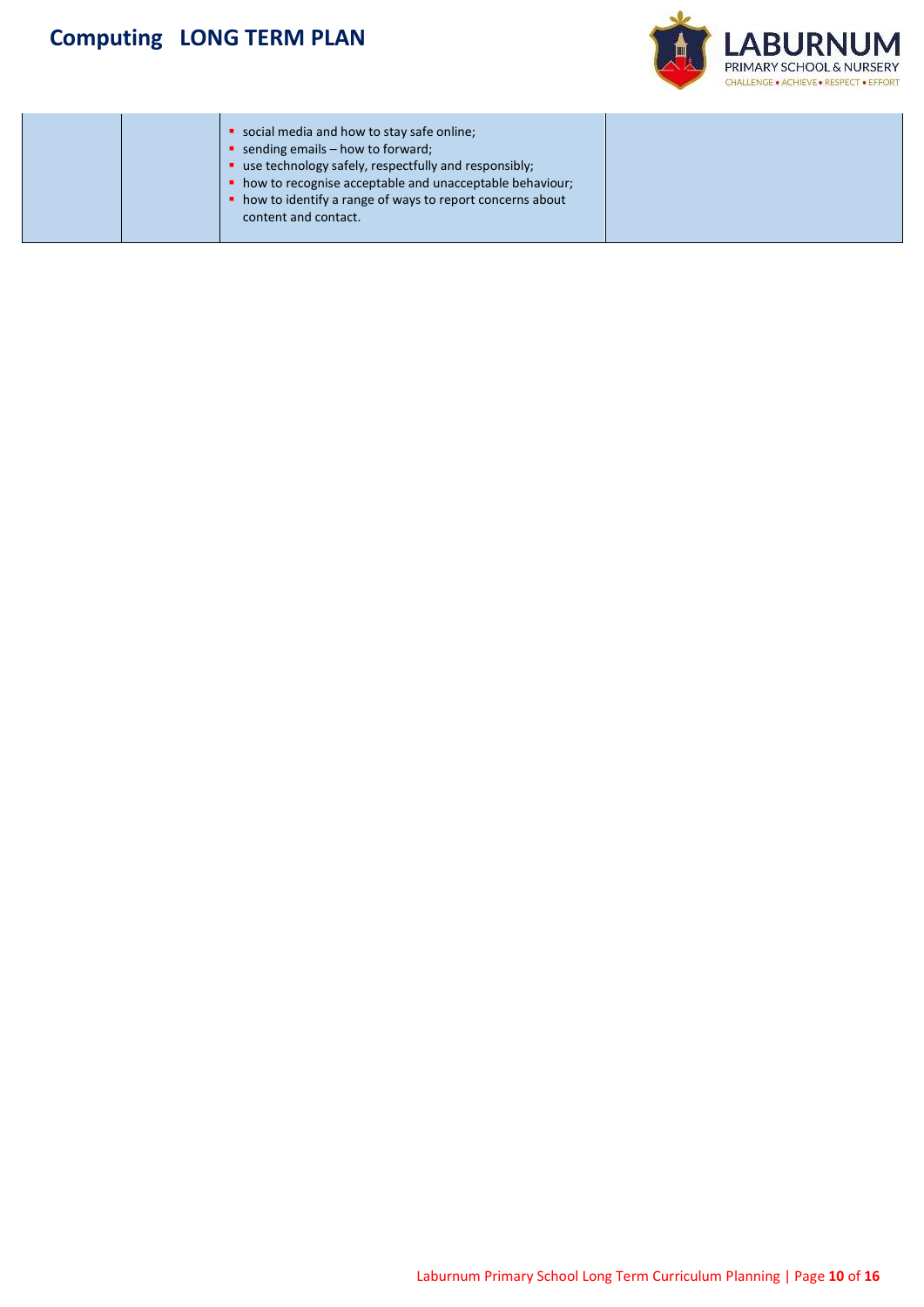

<span id="page-10-0"></span>

|                 | E-Safety                                                                                                                                                                                                                                                          | <b>Knowledge &amp; Key Questions</b>                                                                    | <b>Specific Resources</b>                                 |  |  |  |
|-----------------|-------------------------------------------------------------------------------------------------------------------------------------------------------------------------------------------------------------------------------------------------------------------|---------------------------------------------------------------------------------------------------------|-----------------------------------------------------------|--|--|--|
| E-Safety:       |                                                                                                                                                                                                                                                                   |                                                                                                         |                                                           |  |  |  |
|                 | E-Safety should be throughout each term. This can be done when different apps or programs are used and looking at the safety                                                                                                                                      |                                                                                                         |                                                           |  |  |  |
|                 | implications, or as part of a standalone lesson. These sites are useful and please let me know of others you find:                                                                                                                                                |                                                                                                         |                                                           |  |  |  |
|                 | Childnet                                                                                                                                                                                                                                                          |                                                                                                         |                                                           |  |  |  |
|                 | Think U Know                                                                                                                                                                                                                                                      |                                                                                                         |                                                           |  |  |  |
|                 | <b>Scarf PSHCE</b>                                                                                                                                                                                                                                                |                                                                                                         |                                                           |  |  |  |
|                 |                                                                                                                                                                                                                                                                   |                                                                                                         |                                                           |  |  |  |
| Autumn 1        |                                                                                                                                                                                                                                                                   | <b>Digital Literacy:</b>                                                                                | How does the internet work $\sim$                         |  |  |  |
|                 |                                                                                                                                                                                                                                                                   | Understand the opportunities [networks] offer for                                                       | https://thekidshouldseethis.com/post/26674356049          |  |  |  |
|                 |                                                                                                                                                                                                                                                                   | communication and collaboration                                                                         | Network link $\sim$ see below                             |  |  |  |
|                 |                                                                                                                                                                                                                                                                   | Be discerning in evaluating digital content                                                             |                                                           |  |  |  |
|                 |                                                                                                                                                                                                                                                                   | Use technology safely, respectfully and responsibly;                                                    |                                                           |  |  |  |
|                 |                                                                                                                                                                                                                                                                   | recognise acceptable/unacceptable behaviour; identify a                                                 |                                                           |  |  |  |
|                 |                                                                                                                                                                                                                                                                   | range of ways to report concerns about content and                                                      |                                                           |  |  |  |
|                 |                                                                                                                                                                                                                                                                   | contact.                                                                                                |                                                           |  |  |  |
|                 |                                                                                                                                                                                                                                                                   | <b>Target Tracker: network</b>                                                                          |                                                           |  |  |  |
|                 |                                                                                                                                                                                                                                                                   | To use the internet to allow me to share data with                                                      |                                                           |  |  |  |
|                 |                                                                                                                                                                                                                                                                   | another person.                                                                                         |                                                           |  |  |  |
|                 |                                                                                                                                                                                                                                                                   | To select appropriate software for the given task.                                                      |                                                           |  |  |  |
|                 |                                                                                                                                                                                                                                                                   | " understand computer networks including the                                                            |                                                           |  |  |  |
|                 |                                                                                                                                                                                                                                                                   | Internet;                                                                                               |                                                           |  |  |  |
|                 |                                                                                                                                                                                                                                                                   | • how computer networks can provide multiple                                                            |                                                           |  |  |  |
|                 |                                                                                                                                                                                                                                                                   | services, such as the world wide web;                                                                   |                                                           |  |  |  |
|                 |                                                                                                                                                                                                                                                                   | • the opportunities computer networks offer for                                                         |                                                           |  |  |  |
|                 |                                                                                                                                                                                                                                                                   | communication and collaboration.                                                                        |                                                           |  |  |  |
|                 |                                                                                                                                                                                                                                                                   | • What is meant by a network?<br>Network~                                                               |                                                           |  |  |  |
|                 |                                                                                                                                                                                                                                                                   | www.ictvideohelp.co.uk/internet/internetpackages/internetpackages.html                                  |                                                           |  |  |  |
| <b>Autumn 2</b> |                                                                                                                                                                                                                                                                   | <b>Computer Science:</b>                                                                                | • Scratch 3                                               |  |  |  |
|                 |                                                                                                                                                                                                                                                                   | Design, write and debug programs that accomplish                                                        | ■ Twinkl ~ Scratch - Developing Games                     |  |  |  |
|                 |                                                                                                                                                                                                                                                                   | specific goals, including controlling or simulating                                                     | www.twinkl.co.uk/resources/planit-computing-primary-      |  |  |  |
|                 |                                                                                                                                                                                                                                                                   | physical systems; solve problems by decomposing them                                                    | teaching-resources/planit-computing-primary-teaching-     |  |  |  |
|                 |                                                                                                                                                                                                                                                                   | into smaller parts.                                                                                     | resources-y5/planit-computing-primary-teaching-resources- |  |  |  |
|                 | age group.                                                                                                                                                                                                                                                        | Use sequence, selection, and repetition in programs;                                                    | y5-scratch                                                |  |  |  |
|                 |                                                                                                                                                                                                                                                                   | work with variables and various forms of input and                                                      |                                                           |  |  |  |
|                 |                                                                                                                                                                                                                                                                   | output.                                                                                                 |                                                           |  |  |  |
|                 | ≻                                                                                                                                                                                                                                                                 | Use logical reasoning to explain how some simple<br>algorithms work and to detect and correct errors in |                                                           |  |  |  |
|                 |                                                                                                                                                                                                                                                                   | algorithms and programs.                                                                                |                                                           |  |  |  |
|                 |                                                                                                                                                                                                                                                                   |                                                                                                         |                                                           |  |  |  |
|                 |                                                                                                                                                                                                                                                                   | <b>Target Tracker coding</b>                                                                            |                                                           |  |  |  |
|                 |                                                                                                                                                                                                                                                                   | To write increasingly complex programs.<br>To use loops to repeat tasks within a program.               |                                                           |  |  |  |
|                 |                                                                                                                                                                                                                                                                   | To use IF statements to alter the way the programs run.                                                 |                                                           |  |  |  |
|                 |                                                                                                                                                                                                                                                                   | To explain how increasingly complex algorithms, solve a                                                 |                                                           |  |  |  |
|                 |                                                                                                                                                                                                                                                                   | given problem.                                                                                          |                                                           |  |  |  |
|                 |                                                                                                                                                                                                                                                                   |                                                                                                         |                                                           |  |  |  |
|                 |                                                                                                                                                                                                                                                                   | " design and program a character game;                                                                  |                                                           |  |  |  |
|                 |                                                                                                                                                                                                                                                                   | " design an original character or backdrop for a game;                                                  |                                                           |  |  |  |
|                 |                                                                                                                                                                                                                                                                   | • features or effects to enhance a game (move and edit                                                  |                                                           |  |  |  |
|                 |                                                                                                                                                                                                                                                                   | blocks as part of an algorithm);                                                                        |                                                           |  |  |  |
|                 |                                                                                                                                                                                                                                                                   | • create an original animated game with a specific goal;<br>program costume changes for a sprite;       |                                                           |  |  |  |
|                 |                                                                                                                                                                                                                                                                   | add point-scoring and levels to game code.                                                              |                                                           |  |  |  |
| Spring 1        | National Curriculum: use technology safely, respectfully and responsibly; recognise acceptable/unacceptable behaviour; identify a range of ways to<br>report concerns about content and contact.<br>Target Tracker: Understand how to choose online content for m | <b>Computer Science:</b>                                                                                | Flowol ~ http://www.flowol.com/Flowol4.aspx               |  |  |  |
|                 |                                                                                                                                                                                                                                                                   | Design, write and debug programs that accomplish                                                        | " Twinkl ~ Controlling Devices: Flowol                    |  |  |  |
|                 |                                                                                                                                                                                                                                                                   | specific goals, including controlling or simulating                                                     | www.twinkl.co.uk/resources/planit-computing-primary-      |  |  |  |
|                 |                                                                                                                                                                                                                                                                   | physical systems; solve problems by decomposing them                                                    | teaching-resources/planit-computing-primary-teaching-     |  |  |  |
|                 |                                                                                                                                                                                                                                                                   | into smaller parts.                                                                                     | resources-y5/planit-computing-primary-teaching-           |  |  |  |
|                 |                                                                                                                                                                                                                                                                   | Use sequence, selection, and repetition in programs;                                                    | resources-y5-controlling-devices-flowol                   |  |  |  |
|                 |                                                                                                                                                                                                                                                                   | work with variables and various forms of input and<br>output.                                           |                                                           |  |  |  |
|                 |                                                                                                                                                                                                                                                                   |                                                                                                         |                                                           |  |  |  |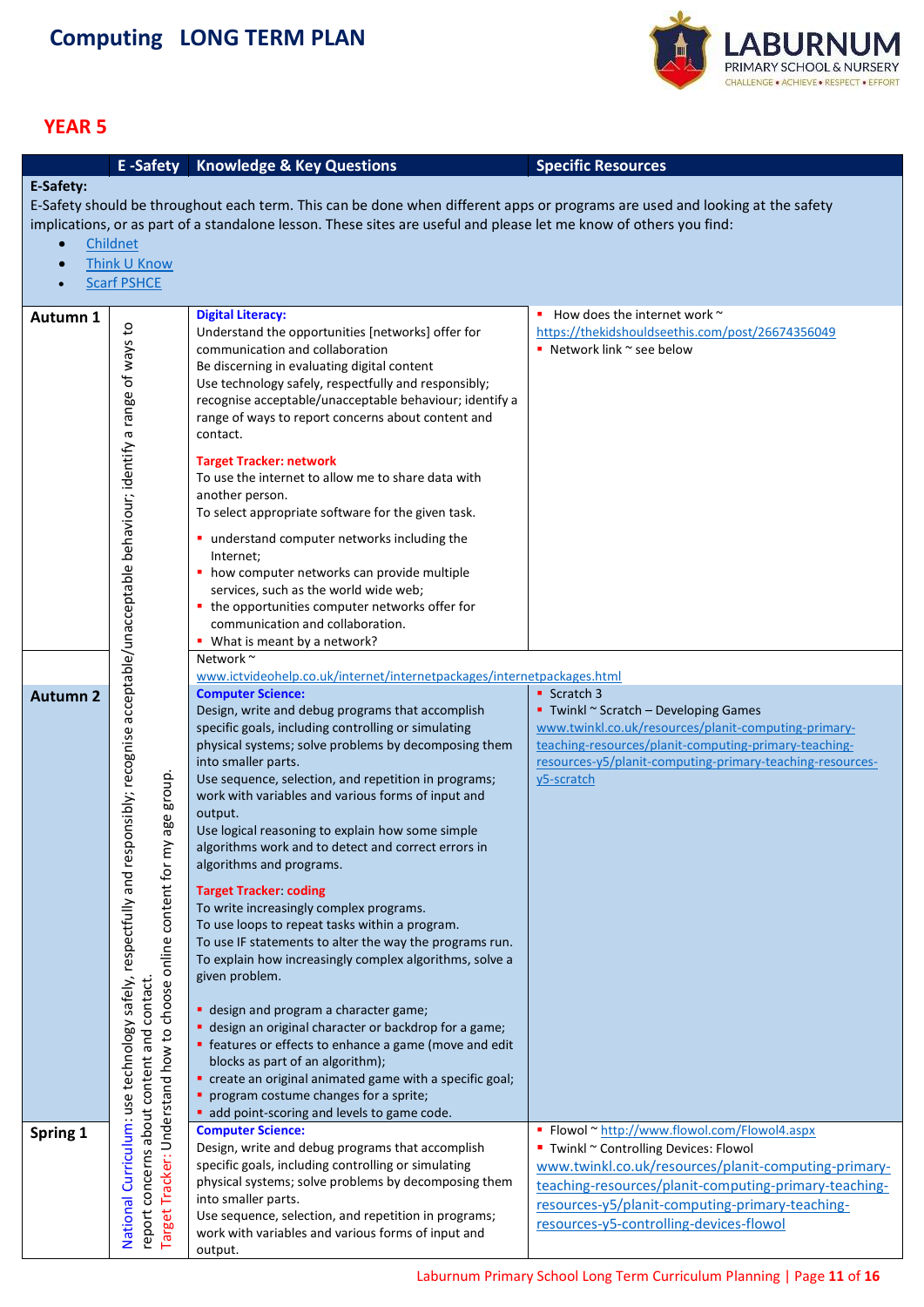

|                 | <b>Target Tracker: coding</b><br>To write increasingly complex programs.<br>To use loops to repeat tasks within a program.<br>To use IF statements to alter the way the programs run.<br>To explain how increasingly complex algorithms, solve a<br>given problem.<br>To use a range of search tools to find what I am looking<br>for.<br>To use the internet to allow me to share data with<br>another person.<br>• follow written instructions to draw a simple flowchart;<br>· insert symbols into a flowchart;<br>add inputs into a flowchart (containing a subroutine);<br>" create and edit a flowchart to control a simulated<br>device.<br>· identify conventional symbols, understanding the<br>process of each stage;<br>control multiple outputs at the same time;<br>" use a decision symbol based on the status of an input;<br>" design, write and debug my own flowchart program<br>for a given task.                                        |                                                                                                                                                                                                                                                                        |
|-----------------|-------------------------------------------------------------------------------------------------------------------------------------------------------------------------------------------------------------------------------------------------------------------------------------------------------------------------------------------------------------------------------------------------------------------------------------------------------------------------------------------------------------------------------------------------------------------------------------------------------------------------------------------------------------------------------------------------------------------------------------------------------------------------------------------------------------------------------------------------------------------------------------------------------------------------------------------------------------|------------------------------------------------------------------------------------------------------------------------------------------------------------------------------------------------------------------------------------------------------------------------|
| <b>Spring 2</b> | <b>Information Technology:</b><br>Select, use and combine a variety of software on a range<br>of digital devices to create content that accomplish<br>given goals, including collecting, analysing, evaluating<br>and presenting data and information.<br><b>Target Tracker: using computer</b><br>To can select appropriate software for the given task.<br>To confidently use a range of software tools.<br>To understand how to choose appropriate online<br>content for my age group.<br>record and play their own sounds in recording<br>software (recording, editing and playing);<br>" import an existing sound file into recording software<br>to play;<br>" research and plan digital content for a radio podcast;<br>• choose appropriate software for sound recording;<br>combine audio effects to create an original radio<br>jingle;<br>plan and record a radio advert;<br>present and evaluate audio content.                                 | Twinkl $\sim$ radio station<br>www.twinkl.co.uk/resources/planit-computing-primary-<br>teaching-resources/planit-computing-primary-teaching-<br>resources-y5/planit-computing-primary-teaching-resources-<br>y5-radio-show                                             |
| Summer<br>1     | <b>Information Technology:</b><br>Use search technologies effectively, appreciate how<br>results are selected and ranked, and be discerning in<br>evaluating digital content.<br>Select, use and combine a variety of software (including<br>internet services) on a range of digital devices to design<br>and create a range of programs, systems and content<br>that accomplish given goals, including collecting,<br>analysing, evaluating and presenting data and<br>information.<br>Target Tracker ~ net searching<br>To use filter in search technologies effectively.<br>To appreciate how results are selected and ranked.<br>Independently select, use and combine a variety of<br>software to design and create content for a given<br>audience.<br>comment on the features and layout of a webpage<br>(evaluate);<br>create a new webpage with a chosen layout and<br>format text in the webpage (including add text,<br>images and hyperlinks); | Twinkl ~ Internet Research and Webpage Design<br>www.twinkl.co.uk/resources/planit-computing-primary-<br>teaching-resources/planit-computing-primary-teaching-<br>resources-y5/planit-computing-primary-teaching-resources-<br>y5-internet-research-and-webpage-design |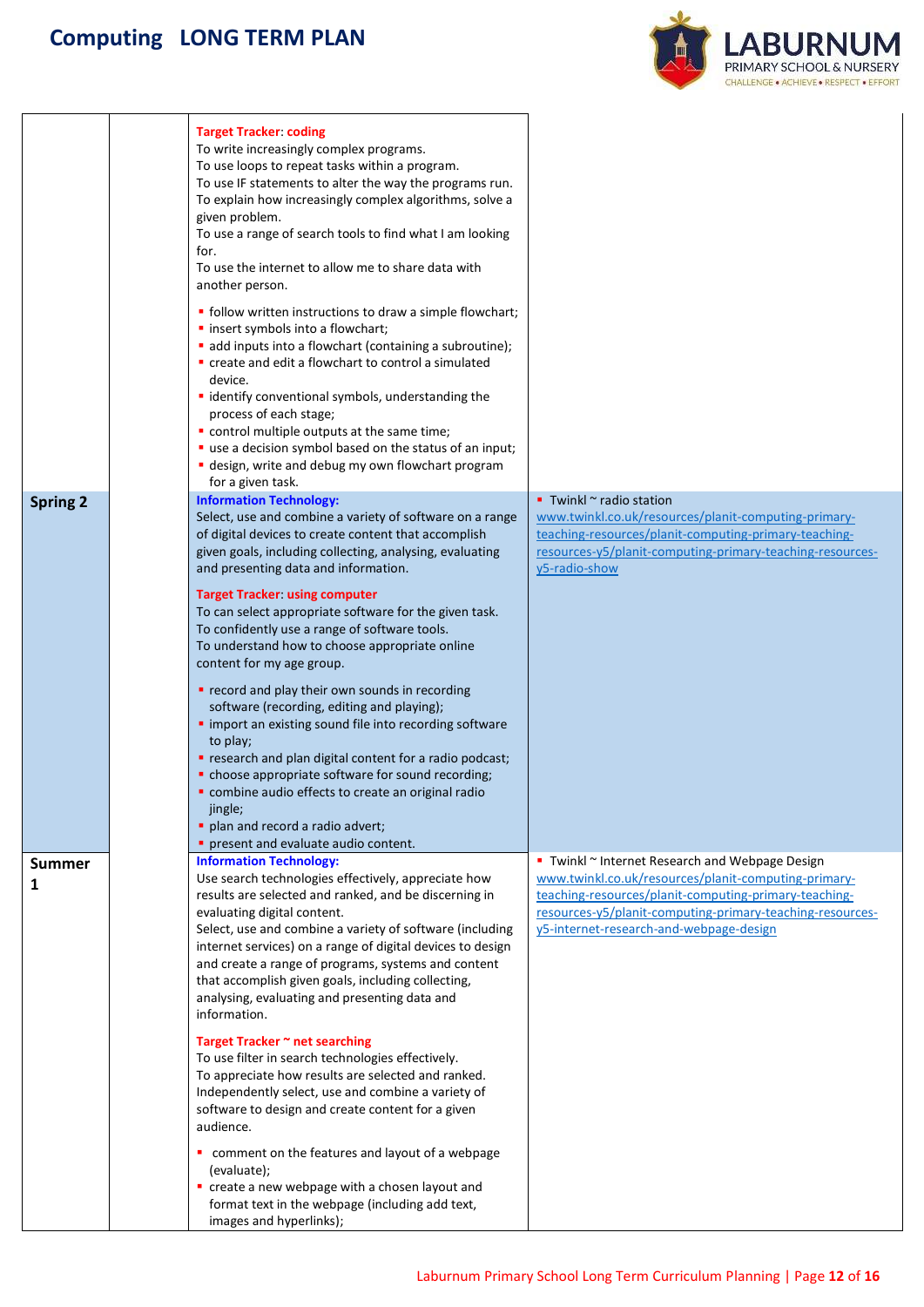

|               | • independently search for images that can be used in<br>documents.                                                                                                                                                                                                                                                              |                                                                                                                                                                                                                                                                                                          |
|---------------|----------------------------------------------------------------------------------------------------------------------------------------------------------------------------------------------------------------------------------------------------------------------------------------------------------------------------------|----------------------------------------------------------------------------------------------------------------------------------------------------------------------------------------------------------------------------------------------------------------------------------------------------------|
| <b>Summer</b> | <b>Digital Literacy:</b><br>Select, use and combine a variety of software (including<br>Internet services) on a range of digital devices to design<br>and create a range of programs, systems and content<br>that accomplish given goals, including collecting,<br>analysing, evaluating and presenting data and<br>information. | • Sketch up<br>www.sketchup.com/plans-and-pricing/sketchup-free<br>Twinkl $\sim$ 3D Modelling: SketchUp<br>www.twinkl.co.uk/resources/planit-computing-primary-<br>teaching-resources/planit-computing-primary-teaching-<br>resources-y5/planit-computing-primary-teaching-resources-<br>y5-3d-modelling |
|               | <b>Target Tracker</b><br>To can select appropriate software for the given task.<br>To confidently use a range of software tools.<br>To understand how to choose appropriate online<br>content for my age group.<br>draw 2D shapes or lines;<br>" draw (and add detail) simple 3D models;                                         |                                                                                                                                                                                                                                                                                                          |
|               | " manipulate 2D shapes into 3D shapes;<br>" import 3D models from the 3D warehouse<br>" use a range of tools (SketchUp) including: shape, push,<br>pull, orbit, pan, zoom, erase and fill.                                                                                                                                       |                                                                                                                                                                                                                                                                                                          |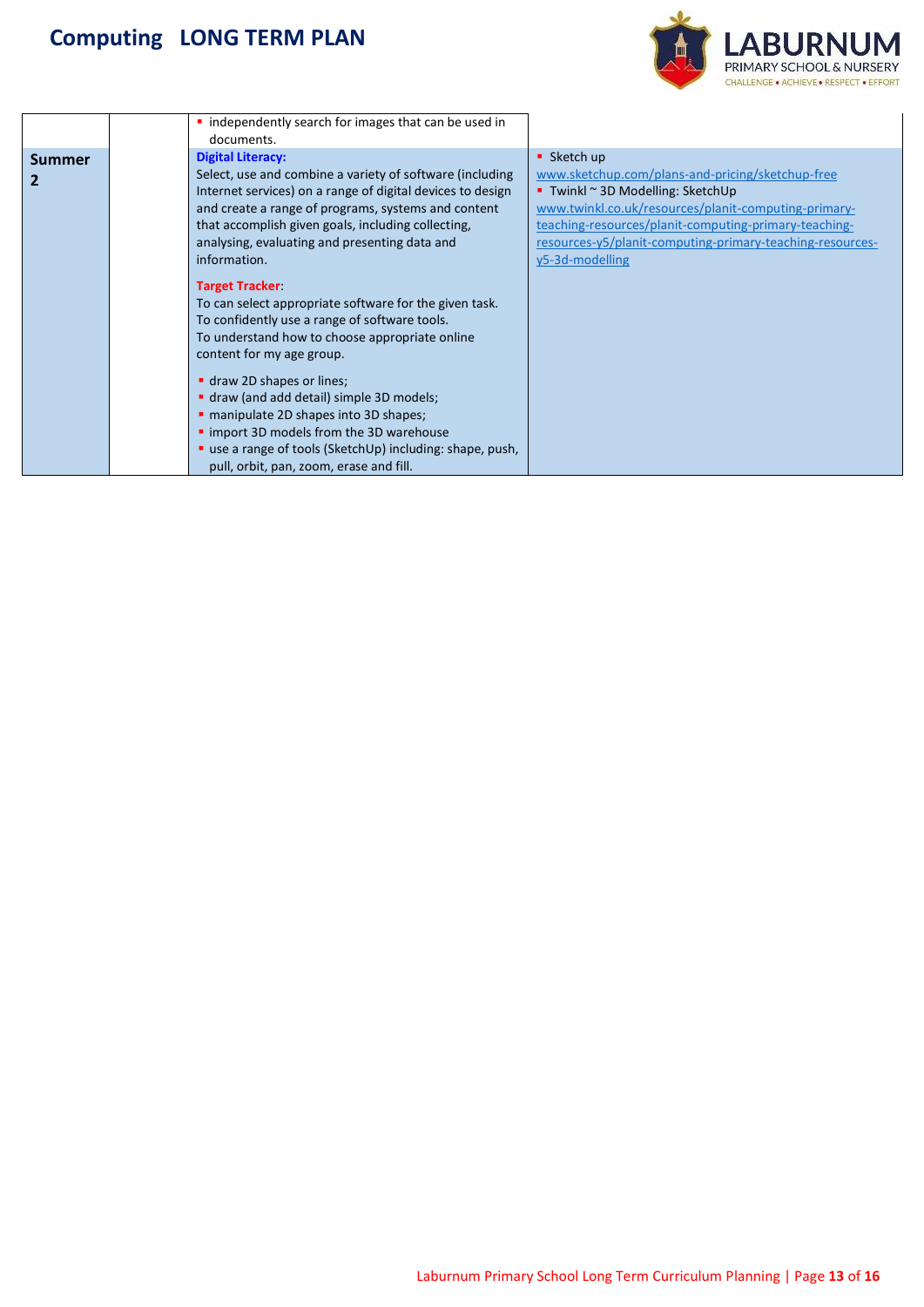

<span id="page-13-0"></span>

|                 | $E -$ safety                                                                                                                                                                                                                                             | <b>Knowledge &amp; Key Questions</b>                                                                                         | <b>Specific Resources</b>                                                                    |  |  |  |
|-----------------|----------------------------------------------------------------------------------------------------------------------------------------------------------------------------------------------------------------------------------------------------------|------------------------------------------------------------------------------------------------------------------------------|----------------------------------------------------------------------------------------------|--|--|--|
| E-Safety:       |                                                                                                                                                                                                                                                          |                                                                                                                              |                                                                                              |  |  |  |
|                 |                                                                                                                                                                                                                                                          | E-Safety should be throughout each term. This can be done when different apps or programs are used and looking at the safety |                                                                                              |  |  |  |
|                 |                                                                                                                                                                                                                                                          | implications, or as part of a standalone lesson. These sites are useful and please let me know of others you find:           |                                                                                              |  |  |  |
| $\bullet$       |                                                                                                                                                                                                                                                          |                                                                                                                              |                                                                                              |  |  |  |
|                 | Childnet<br>Think U Know                                                                                                                                                                                                                                 |                                                                                                                              |                                                                                              |  |  |  |
| $\bullet$       |                                                                                                                                                                                                                                                          |                                                                                                                              |                                                                                              |  |  |  |
|                 | <b>Scarf PSHCE</b>                                                                                                                                                                                                                                       |                                                                                                                              |                                                                                              |  |  |  |
| Autumn 1        |                                                                                                                                                                                                                                                          | <b>Digital Literacy:</b>                                                                                                     | Twinkl $\sim$ E safety                                                                       |  |  |  |
|                 |                                                                                                                                                                                                                                                          | Use technology safely, respectfully and responsibly; recognise                                                               | www.twinkl.co.uk/resources/planit-                                                           |  |  |  |
|                 |                                                                                                                                                                                                                                                          | acceptable/unacceptable behaviour; identify a range of ways                                                                  | computing-primary-teaching-                                                                  |  |  |  |
|                 |                                                                                                                                                                                                                                                          | to report concerns about content and contact.                                                                                |                                                                                              |  |  |  |
|                 |                                                                                                                                                                                                                                                          | Use technology safely, respectfully and responsibly. Be                                                                      | resources/planit-computing-primary-                                                          |  |  |  |
|                 |                                                                                                                                                                                                                                                          | discerning in evaluating digital content.                                                                                    | teaching-resources-y6/e-safety-y6-                                                           |  |  |  |
|                 |                                                                                                                                                                                                                                                          |                                                                                                                              | computing-planit                                                                             |  |  |  |
|                 |                                                                                                                                                                                                                                                          | <b>Target Tracker: E safety</b><br>To use technology respectfully and responsibly.                                           |                                                                                              |  |  |  |
|                 |                                                                                                                                                                                                                                                          | To understand how to protect my computer or device from                                                                      |                                                                                              |  |  |  |
|                 |                                                                                                                                                                                                                                                          | harm on the internet.                                                                                                        |                                                                                              |  |  |  |
|                 |                                                                                                                                                                                                                                                          | To understand how to report concerns about content and                                                                       |                                                                                              |  |  |  |
|                 |                                                                                                                                                                                                                                                          | contact in and out of school.                                                                                                |                                                                                              |  |  |  |
|                 | Identify a range of ways to report concerns about content and contact in and out                                                                                                                                                                         |                                                                                                                              |                                                                                              |  |  |  |
|                 |                                                                                                                                                                                                                                                          | ٠<br>to say what bullying and cyberbullying are;<br>say how people should deal with cyberbullying;<br>٠                      |                                                                                              |  |  |  |
|                 |                                                                                                                                                                                                                                                          | understand why I should ask an adult if I am unsure;<br>×                                                                    |                                                                                              |  |  |  |
|                 |                                                                                                                                                                                                                                                          | identify warning signs that a website might not be secure;<br>л                                                              |                                                                                              |  |  |  |
|                 |                                                                                                                                                                                                                                                          | identify personal information;<br>л                                                                                          |                                                                                              |  |  |  |
|                 |                                                                                                                                                                                                                                                          | explain what to do if I am asked or told something online<br>л                                                               |                                                                                              |  |  |  |
|                 |                                                                                                                                                                                                                                                          | which makes me uncomfortable;                                                                                                |                                                                                              |  |  |  |
|                 |                                                                                                                                                                                                                                                          | explain some of the dangers of revealing personal<br>×                                                                       |                                                                                              |  |  |  |
|                 |                                                                                                                                                                                                                                                          | information to an online friend;                                                                                             |                                                                                              |  |  |  |
|                 |                                                                                                                                                                                                                                                          | choose an appropriate action online to stay safe;<br>л                                                                       |                                                                                              |  |  |  |
|                 |                                                                                                                                                                                                                                                          | identify a situation I should be careful in online;<br>×                                                                     |                                                                                              |  |  |  |
|                 |                                                                                                                                                                                                                                                          | understand how a stereotype can be harmful.                                                                                  |                                                                                              |  |  |  |
| <b>Autumn 2</b> |                                                                                                                                                                                                                                                          | <b>Computer Science:</b><br>Design, write and debug programs that accomplish specific                                        | Twinkl ~ Scratch: Animated Stories                                                           |  |  |  |
|                 |                                                                                                                                                                                                                                                          | goals, including controlling or simulating physical systems;                                                                 | www.twinkl.co.uk/resources/planit-computing-<br>primary-teaching-resources/planit-computing- |  |  |  |
|                 |                                                                                                                                                                                                                                                          | solve problems by decomposing them into smaller parts.                                                                       | primary-teaching-resources-y6/planit-computing-                                              |  |  |  |
|                 |                                                                                                                                                                                                                                                          | Use sequence, selection, and repetition in programs; work                                                                    | primary-teaching-resources-y6-scratch-animated-                                              |  |  |  |
|                 |                                                                                                                                                                                                                                                          | with variables and various forms of input and output.                                                                        | stories                                                                                      |  |  |  |
|                 |                                                                                                                                                                                                                                                          | Use logical reasoning to explain how some simple algorithms                                                                  |                                                                                              |  |  |  |
|                 |                                                                                                                                                                                                                                                          | work and to detect and correct errors in algorithms and                                                                      |                                                                                              |  |  |  |
|                 |                                                                                                                                                                                                                                                          | programs.                                                                                                                    |                                                                                              |  |  |  |
|                 |                                                                                                                                                                                                                                                          | <b>Target Tracker coding</b>                                                                                                 |                                                                                              |  |  |  |
|                 |                                                                                                                                                                                                                                                          | To include use of sequences, selection and repetition with the                                                               |                                                                                              |  |  |  |
|                 |                                                                                                                                                                                                                                                          | hardware used to explore real world systems.                                                                                 |                                                                                              |  |  |  |
|                 |                                                                                                                                                                                                                                                          | To solve problems by composing them into smaller parts.                                                                      |                                                                                              |  |  |  |
|                 | Curriculum: use technology safely, respectfully and responsibly; recognise acceptable/unacceptable behaviour; identify a range of ways<br>Target Tracker: to use technology respectfully and responsibly<br>to report concerns about content and contact | Create programs which use variables.                                                                                         |                                                                                              |  |  |  |
|                 |                                                                                                                                                                                                                                                          | To use variables, sequence, selection and repetition in                                                                      |                                                                                              |  |  |  |
|                 |                                                                                                                                                                                                                                                          | programs<br>To use logical reasoning to explain how increasingly complex                                                     |                                                                                              |  |  |  |
|                 |                                                                                                                                                                                                                                                          | algorithms work and to detect and correct errors in algorithms                                                               |                                                                                              |  |  |  |
|                 |                                                                                                                                                                                                                                                          | efficiently.                                                                                                                 |                                                                                              |  |  |  |
|                 |                                                                                                                                                                                                                                                          |                                                                                                                              |                                                                                              |  |  |  |
|                 |                                                                                                                                                                                                                                                          | • select appropriate characters to match a scene;                                                                            |                                                                                              |  |  |  |
|                 |                                                                                                                                                                                                                                                          | animate characters with movement and speech in a story                                                                       |                                                                                              |  |  |  |
|                 |                                                                                                                                                                                                                                                          | scene;                                                                                                                       |                                                                                              |  |  |  |
|                 |                                                                                                                                                                                                                                                          | " use broadcast and receive blocks correctly in code;<br>" use show and hide blocks correctly in code;                       |                                                                                              |  |  |  |
|                 |                                                                                                                                                                                                                                                          | • create a sequence (timing) of story scenes with added                                                                      |                                                                                              |  |  |  |
|                 |                                                                                                                                                                                                                                                          | audio;                                                                                                                       |                                                                                              |  |  |  |
|                 |                                                                                                                                                                                                                                                          | <b>structure and sequence the animation of characters in each</b>                                                            |                                                                                              |  |  |  |
|                 | of school.<br>National                                                                                                                                                                                                                                   | scene                                                                                                                        |                                                                                              |  |  |  |
|                 |                                                                                                                                                                                                                                                          | " use the repeat command to create animation effect;                                                                         |                                                                                              |  |  |  |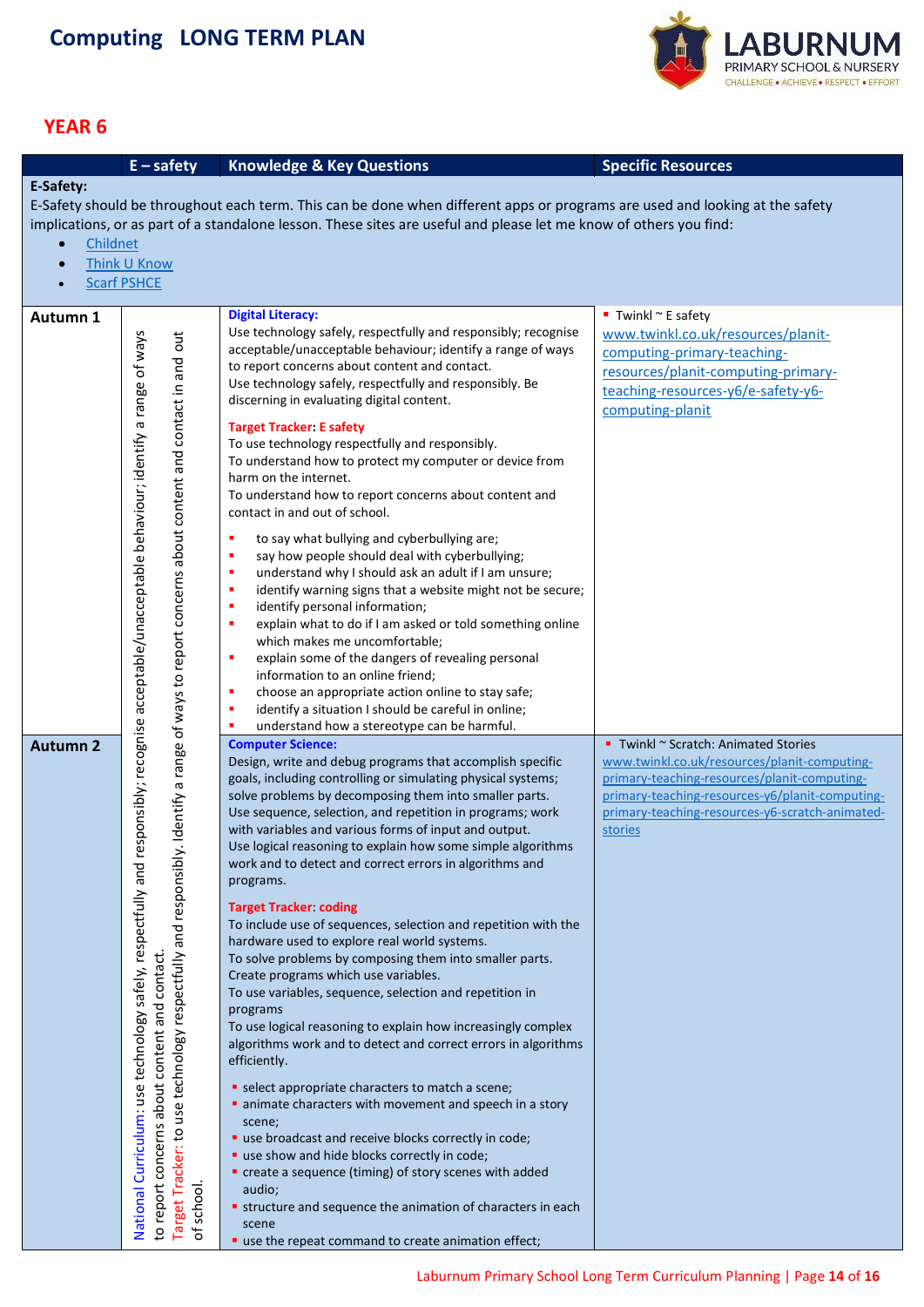

| Spring 1        | make a character visible or invisible at the correct times.<br><b>Information Technology:</b><br>Select, use and combine a variety of software (including<br>internet services) on a range of digital devices to design and<br>create a range of programs, systems and content that<br>accomplish given goals, including collecting, analysing,<br>evaluating and presenting data and information.<br><b>Target Tracker: using computer</b><br>To independently select, use and combine a variety of<br>software to collect, analyse, evaluate and present data and<br>information.<br>• enter text and numbers into a spreadsheet;<br>• identify and refer to cells by row and column;<br>• begin to enter formulae with the SUM function;<br>• be able to enter formulae into cells;<br>edit data and discuss the effect on results;<br>" use further functions including Average, Min and Max;<br>• create graphs;                                                                                                                                                                                                                                                                                                                                                                                                                                                                                                                                                                                                                                                                                                                                                                                                                                                                                                                                                                                                                                                                                                                             | <b>Excel spreadsheet</b><br>$\blacksquare$ Twinkl $\sim$ spreadsheets<br>www.twinkl.co.uk/resources/planit-computing-<br>primary-teaching-resources/planit-computing-<br>primary-teaching-resources-y6/planit-computing-<br>primary-teaching-resources-y6-spreadsheets    |
|-----------------|---------------------------------------------------------------------------------------------------------------------------------------------------------------------------------------------------------------------------------------------------------------------------------------------------------------------------------------------------------------------------------------------------------------------------------------------------------------------------------------------------------------------------------------------------------------------------------------------------------------------------------------------------------------------------------------------------------------------------------------------------------------------------------------------------------------------------------------------------------------------------------------------------------------------------------------------------------------------------------------------------------------------------------------------------------------------------------------------------------------------------------------------------------------------------------------------------------------------------------------------------------------------------------------------------------------------------------------------------------------------------------------------------------------------------------------------------------------------------------------------------------------------------------------------------------------------------------------------------------------------------------------------------------------------------------------------------------------------------------------------------------------------------------------------------------------------------------------------------------------------------------------------------------------------------------------------------------------------------------------------------------------------------------------------------|---------------------------------------------------------------------------------------------------------------------------------------------------------------------------------------------------------------------------------------------------------------------------|
| <b>Spring 2</b> | " design their own spreadsheet for a specific purpose.<br><b>Computer Science:</b><br>Select, use and combine a variety of software, including<br>evaluating and presenting data and information. use logical<br>reasoning to explain how some simple algorithms work.<br>Design, write and debug programs that accomplish specific<br>goals, including controlling or simulating physical systems;<br>solve problems by decomposing them into smaller parts. Use<br>logical reasoning to explain how some simple algorithms work<br>and to detect and correct errors in algorithms and programs.<br>Design, write and debug programs that accomplish specific<br>goals, including controlling or simulating physical systems;<br>solve problems by decomposing them into smaller parts.<br>Solve problems by decomposing them into smaller parts.<br>Use logical reasoning to explain how some simple algorithms<br>work.<br>Use sequence, selection, and repetition in programs; work<br>with variables and various forms of input and output<br><b>Target Tracker coding</b><br>To include use of sequences, selection and repetition with the<br>hardware used to explore real world systems.<br>To solve problems by composing them into smaller parts.<br>Create programs which use variables.<br>To use variables, sequence, selection and repetition in<br>programs<br>To use logical reasoning to explain how increasingly complex<br>algorithms work and to detect and correct errors in algorithms<br>efficiently.<br>• open programme (Kodu) and navigate the programming<br>environment using keyboard or mouse;<br>add objects to a world and program them using When and<br>Do instructions;<br>plan and design the features of an original virtual<br>environment;<br>program a character to move around a track;<br>• decompose code into smaller parts and explain it in their<br>own words;<br>" Use tools to change the size of the ground and raise or<br>lower the landscape;<br>• create a path for a character to follow. | ■ Kudo ~ Game lab<br>https://www.kodugamelab.com/<br>■ Twinkl ~ Kodu Programming<br>www.twinkl.co.uk/resources/planit-computing-<br>primary-teaching-resources/planit-computing-<br>primary-teaching-resources-y6/planit-computing-<br>primary-teaching-resources-y6-kodu |
| Summer 1<br>& 2 | <b>Information Technology:</b><br>Select, use and combine a variety of software to design and<br>create a range of programs, systems and content that<br>accomplish given goals.                                                                                                                                                                                                                                                                                                                                                                                                                                                                                                                                                                                                                                                                                                                                                                                                                                                                                                                                                                                                                                                                                                                                                                                                                                                                                                                                                                                                                                                                                                                                                                                                                                                                                                                                                                                                                                                                  | ■ Windows movie maker<br>$\blacksquare$ Twinkl $\sim$ film making<br>www.twinkl.co.uk/resources/planit-<br>computing-primary-teaching-<br>resources/planit-computing-primary-                                                                                             |